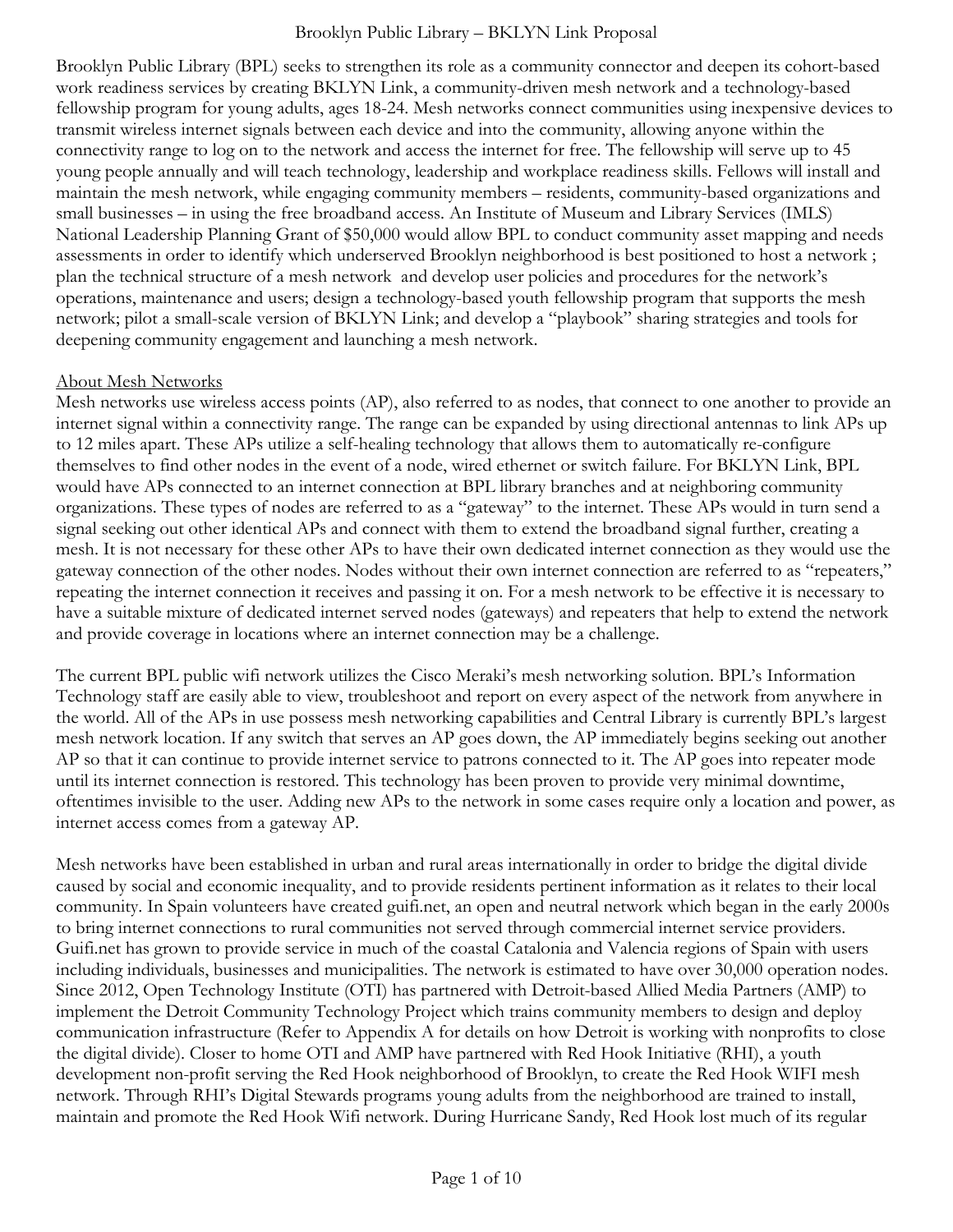internet signal, but emergency services and residents were able to connect to one another through the mesh network (refer to Appendix B to read more about RHI's Digital Stewards Program).

## **1. Statement of Need**

Public libraries are fundamental democratic institutions open to all, and are well positioned to serve as key community connectors and conveners, forming partnerships with and among government and nonprofit institutions, small businesses, community groups, schools and residents. Through leveraging partnerships, library systems of all sizes can better respond to a wide variety of community needs including digital equity, career development, early literacy, the aging of the population and linguistically isolated immigrants. Libraries also serve to breakdown silos between stakeholders and communities helping to expand innovative and impactful programs across the borough.

## Addressing Local Challenges

At a time of profound social and economic change, BPL is continually exploring new ways to enhance its services, expand educational programming and support civic engagement. With 59 branches in every neighborhood across the borough, BPL has taken a number of important steps to tailor programs to specific community needs and populations. In 2013, the Library established the Outreach Services department to work with community organizations and City agencies to provide programming tailored to the needs of immigrants, older adults and transitional populations, including those who are homeless or incarcerated. BPL's Adult Learning department has launched new programs targeting young people in Brownsville and entrepreneurial Haitian Creole-speakers in Flatbush. Greenpoint Library is being redesigned to house an environmental education center to address the local environmental issues caused by decades of manufacturing in the neighborhood. This past April BPL was named one of the five library recipients for the IMLS 2016 National Medal for Museum and Library Service, the nation's highest honor for libraries, in large part due to BPL's efforts to meet the wide-ranging needs of a diverse borough.

Another priority of BPL has been to expand access to and training in new technologies. Over the last three years, the Library has opened a recording studio and technology lab at Central Library and partnered with organizations like BRIC Arts Media to deepen the Library's digital media offerings. Through Today's Teens, Tomorrow's Techies (T4) BPL trains cohorts of teens on computer and leadership skills so they can help patrons use computers and answer technology questions in branches. BPL is also a partner on the NYC Connected Communities Initiative, which helps residents in eight high-needs communities to improve their digital literacy skills. Last year, BPL launched the Library Hotspot Program with New York Public Library and the Queens Library to bring high-speed internet to low-income Brooklynites who lack access. A survey showed that 69% of hotspot users make under \$25,000 annually and 63% would use the mobile internet device to seek employment. BPL is the largest provider of free broadband in Brooklyn and offers an array of technology including access to 1,500 computers, tablet lending programs and multilingual computer classes. BPL is partnering with Time Warner Cable to open a Learning Lab at Bushwick Library. The Learning Lab will feature state-of-the-art computers, software and other technology.

With funding from an IMLS 2015 Sparks! Ignition Grant, in October 2015 BPL launched the BPL Incubator as a way of doing more to discover needs at the neighborhood-level while giving staff members the tools they need to better support patrons. Through the BPL Incubator, Library staff submit their ideas for community-based projects, gain staff and community feedback, and compete for funding to pilot their project. In its first two competition cycles, the BPL Incubator received 51 submissions from 76 staff representing 26 branches. Applications included partnerships with 58 different schools, artists, community-based organizations and other local groups. In cycle one, eight programs were selected to receive funding and include a career exploration series for high school students; a program for girls ages 12-16 to work with a journalist to learn the fundamentals of reporting; a book making program for youth with low literacy levels; and training for caregivers in East New York to become licensed daycare providers while learning strategies for enhancing early childhood literacy.

Nationally library systems of all sizes are shifting their service model to place greater emphasis on addressing highly local community challenges. In 2012, Richmond Public Library partnered with several youth serving organizations to create a sample curriculum that community summer programs could use to mitigate summer learning loss in third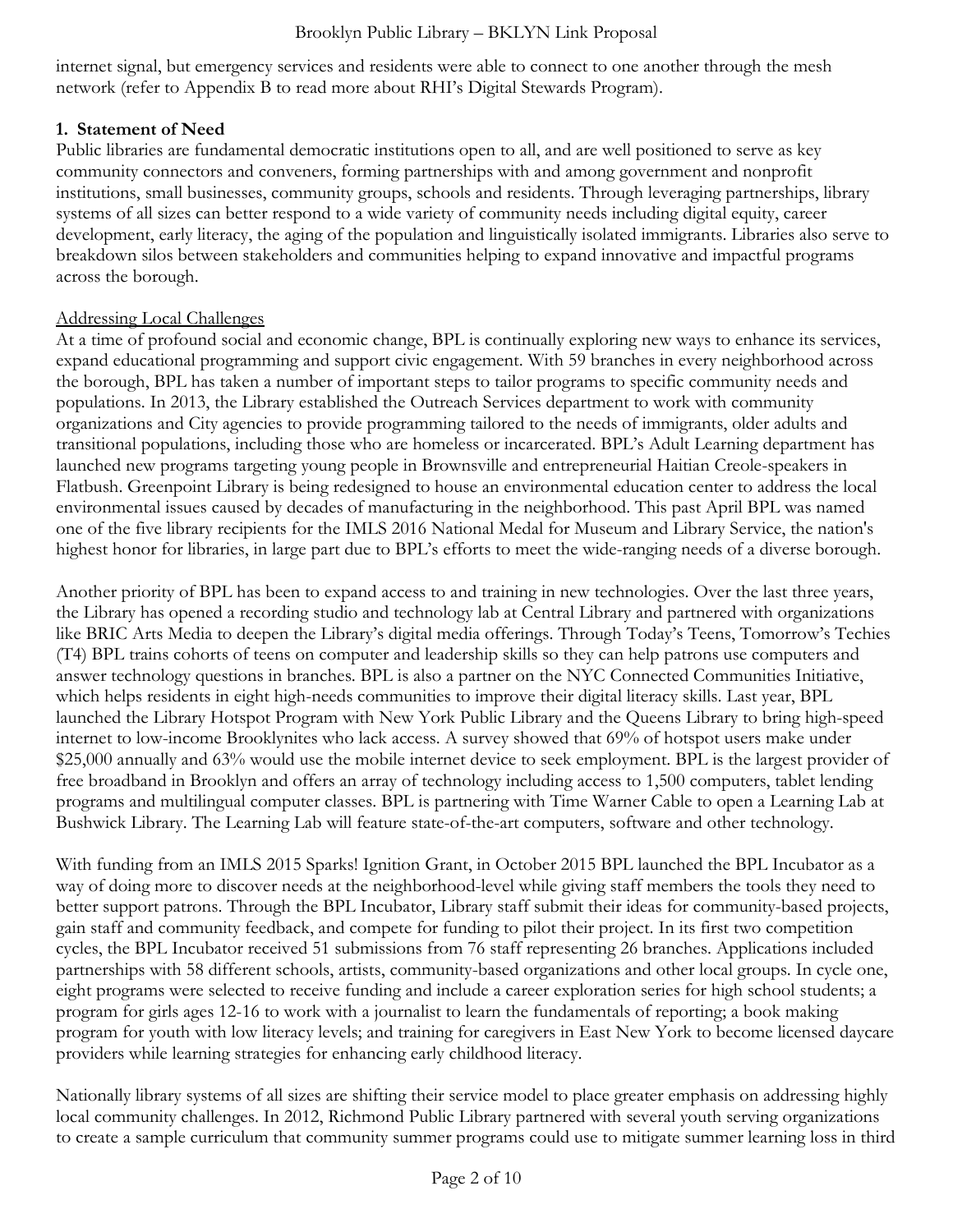graders. The following year the Free Library Foundation of Philadelphia created a service plan aimed at improving adult literacy and job training programs in Southwest Philadelphia. Both of these IMLS-funded planning projects placed the library in the role of convener and mapped community assets and gaps in service with the end goal of developing comprehensive models for community collaboration.

#### Relationship to Similar Projects

BKLYN Link builds off of successful mesh networks and youth training initiatives including BPL's T4 and Technology Resource Specialist (TRS) training programs, and AMP and OTI's Digital Stewards Program. Each year 80-100 teens participate in T4 receiving 32 hours of training, conducting 100 hours of volunteer service and completing 20 hours of technology-based electives such as Dreamweaver, Photoshop and 3D printing. The T4 cohort-based model has had significant impact on helping youth complete the program; last year 87% completed requirements. This past summer T4 was expanded to include a summer component for 50 T4 alumni called Summer Ambassador Program. Now in its  $12<sup>th</sup>$  year, T4 has served as a springboard for 1,500 disadvantaged teens with alumni pursuing higher education at schools including Massachusetts Institute of Technology, New York University and Brooklyn College, and attaining employment at BPL and organizations such as Girls Who Code, Eyebeam, Brooklyn Museum and JP Morgan Chase. The TRS training was developed to address the shifting personnel needs within BPL and trains staff to serve as branch library tech support. Created ten years ago the program has trained 90 TRSs, including nine Tech Training Supervisors who teach digital literacy classes and supervise T4s.

AMP and OTI work with technology, digital media and community development organizations, including Brooklyn's RHI and CLibre in Tunisia, to implement the Digital Stewards model, which trains residents to build a mesh network in their communities. BPL's BKLYN Link initiative will vary from existing Digital Stewards programs in that it will involve the collaboration of many community stakeholders, including business improvement districts, non-profits and small businesses, who will work together to create the mesh network and its microsite. This initiative will be among the first of its kind for libraries. The microsite will share community events, resources and other information pertinent to the needs of local residents. Additionally, ownership of the mesh network will be given to an organization deeply embedded within the community to maintain.

## Intended Audience

Planning stages of this initiative will target community-based organizations, residents, local government agencies, business owners, T4 alumni and other stakeholders in the Brooklyn neighborhoods of East New York, Brownsville and Bedford-Stuyvesant. These neighborhoods were chosen based on their high rates of poverty and youth unemployment, and low rates of broadband access, which has a tremendous impact on economic mobility. In Brownsville 29% of youth ages 20-24 are unemployed (20% citywide), 39% of households live in poverty (21% citywide) and 45% of households lack broadband access (25% citywide). Bed-Stuy has a 26% youth unemployment rate, 39% of households lack broadband and 30% live in poverty. Thirty-two percent of East New York residents lack broadband, 29% of youth are unemployed and 29% live in poverty (Office of NYC Comptroller, December 2014 Policy Brief, Internet Inequality: Broadband Access in NYC; U.S. Census Bureau 2013/14). On a broader scale the cohort-based fellowship model and lessons learned from the planning grant will be valuable in creating and enhancing youth programs and community partnerships, helping BPL's 59 neighborhood branches better serve their patrons, and stimulate and support innovative solutions to community challenges.

The intended audience for a full-scale implementation of BKLYN Link are 1) residents, visitors, community groups, local businesses, social service agencies and others within a geographic area surrounding two neighboring BPL branches, both serving large low-income populations lacking internet access; and 2) area young adults, ages 18-24 seeking to gain digital literacy, technology and workplace readiness skills through the BKLYN Link fellowship program. By creating a playbook of best practices, BPL will share guidelines on how other public library systems can create mesh networks with a corresponding fellowship program in their communities, as well as strategies for establishing effective and innovative local partnerships.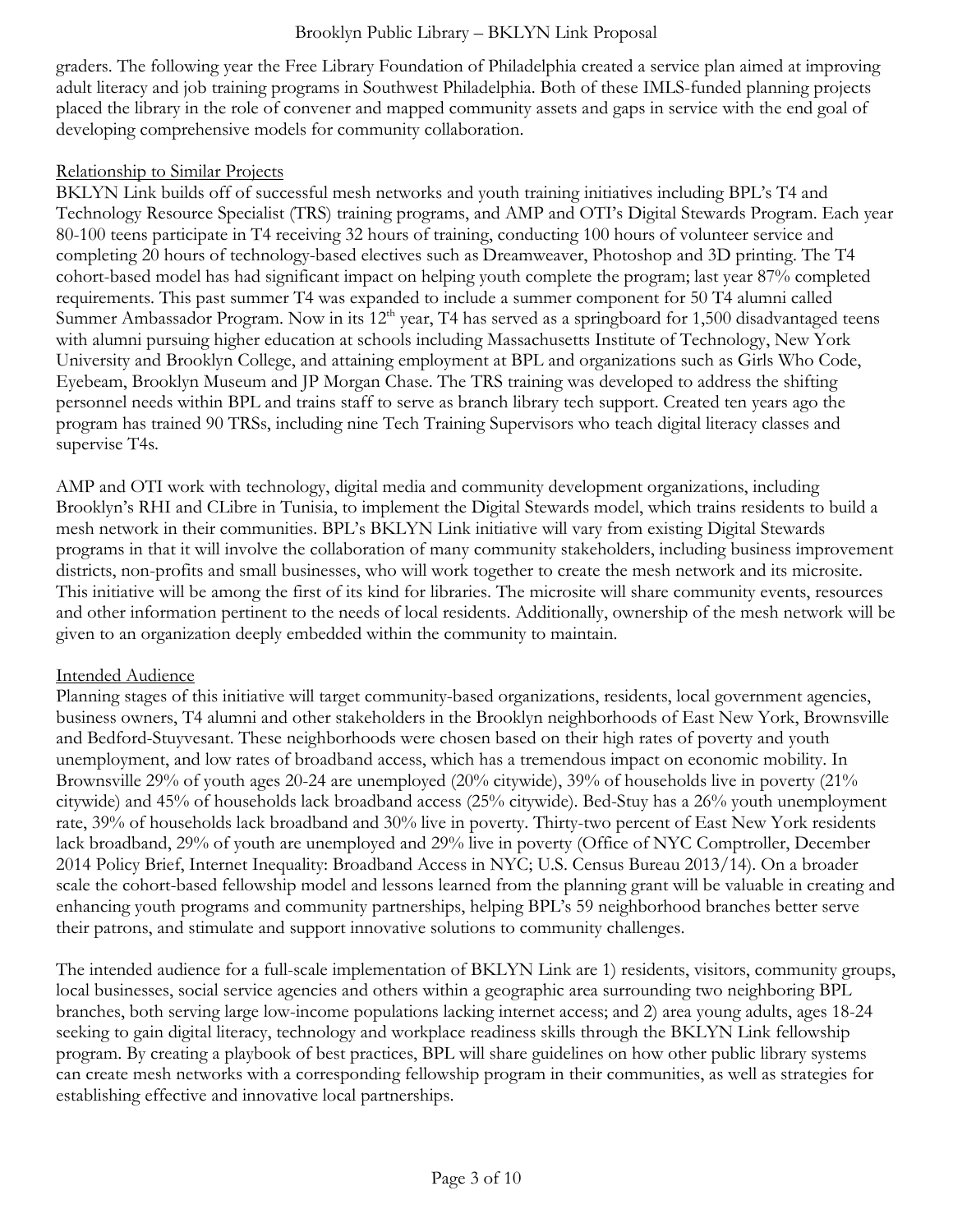## **2. Impact**

In the digital age, the roles of public libraries have changed tremendously from book repositories to active centers of innovation, learning and civic engagement. BKLYN Link addresses current issues that concern the library field and is aligned with the IMLS priorities of strengthening the National Digital Platform and Learning in Libraries. Establishing a community-driven mesh network, installed and maintained by local youth, with a dedicated microsite focused on local affairs will support the IMLS National Digital Platform priority by building the technical and social infrastructure of a Brooklyn neighborhood and expanding BPL's digital capacity. Community groups, non-profits, schools, government agencies, businesses and residents will serve as beneficiaries and contributors by participating in the BKLYN Link fellowship program, hosting mesh network APs, providing content on the network's microsite and utilizing services only available through high speed access to the internet.

BKLYN Link also supports IMLS' Learning in Libraries priority, specifically the recommendation to "develop cross-disciplinary collaborations that advance library services," by bringing together diverse stakeholders to address community needs and strategize ways to coordinate efforts to ensure BKLYN Link is a success and that future library programs are innovative, accessible and impactful. Local teens will benefit from a library-based fellowship program that teaches valuable technology, leadership and work readiness skills, and prepares young people to be successful in the workplace. The cohort model of the fellowship promises to keep youth engaged by creating a network of peers to provide support and encouragement. This project is an opportunity to advance digital equity and broadband access in an under-resourced community, while building social capital and deepening civic engagement. Best practices and lessons learned through the planning stages of BKLYN Link will also identify new and sustainable ways to build partnerships and engage new audiences, specifically those who are underserved.

## Community Buy-in & Partnerships

Success of the BKLYN Link mesh network and fellowship program is dependent upon the commitment and collaboration of multiple community stakeholders including residents, community-based organizations, local businesses, schools, advocacy groups and others. The mesh network will be built through various entities and individuals coming together to host APs and share internet service. An optimal mesh network set-up would have indoor internet connection connected to indoor and outdoor APs which would be located on rooftops transmitting a strong wireless internet signal into the community and between nodes. BPL will look to non-profit, social service and education entities to host wireless local area networks, and residents and businesses to host nodes. Additionally BPL will seek one non-profit agency, such as a community development organization, to take ownership of the mesh network. Based on the results of a community needs assessment, the mesh network's microsite will feature information identified as important to community members including links to cultural events, community board meetings, educational workshops, government services, Library programming, etc.

The fellowship program will rely on community partners to play a role by helping to recruit participants, leading workshops, providing space within their institutions to host programs, serving as mentors and/or providing wraparound services to fellows such as childcare, healthcare or education classes. Local businesses and community organizations will be asked to support the program by allowing fellows to work with their leaders, owners or other staff to enhance their technological capabilities, such as adding wireless credit card readers to payment options and promoting services via social media. T4 alumni will be recruited to participate in a pilot phase of the fellowship program and will provide critical feedback on the final curriculum and program structure.

## Digital Services (Mesh Network)

A full-scale implementation of BKLYN Link will expand digital services to residents and visitors located within wireless broadband connection range of the mesh network. BKLYN Link will provide free wireless internet access to anyone who logs into the network. When commercial internet service is down, users will still be able to access information located on the microsite. This added layer of connection will be of great value during emergency situations, such as severe weather, and provide up-to-date information that could be critical to community members. Digital content will be expanded through providing a network microsite that highlights information relevant to the needs and interests of community members. The planning phase of BKLYN Link will allow BPL to create a framework and map for the mesh network, while determining the physical reach of the network. It will also pilot a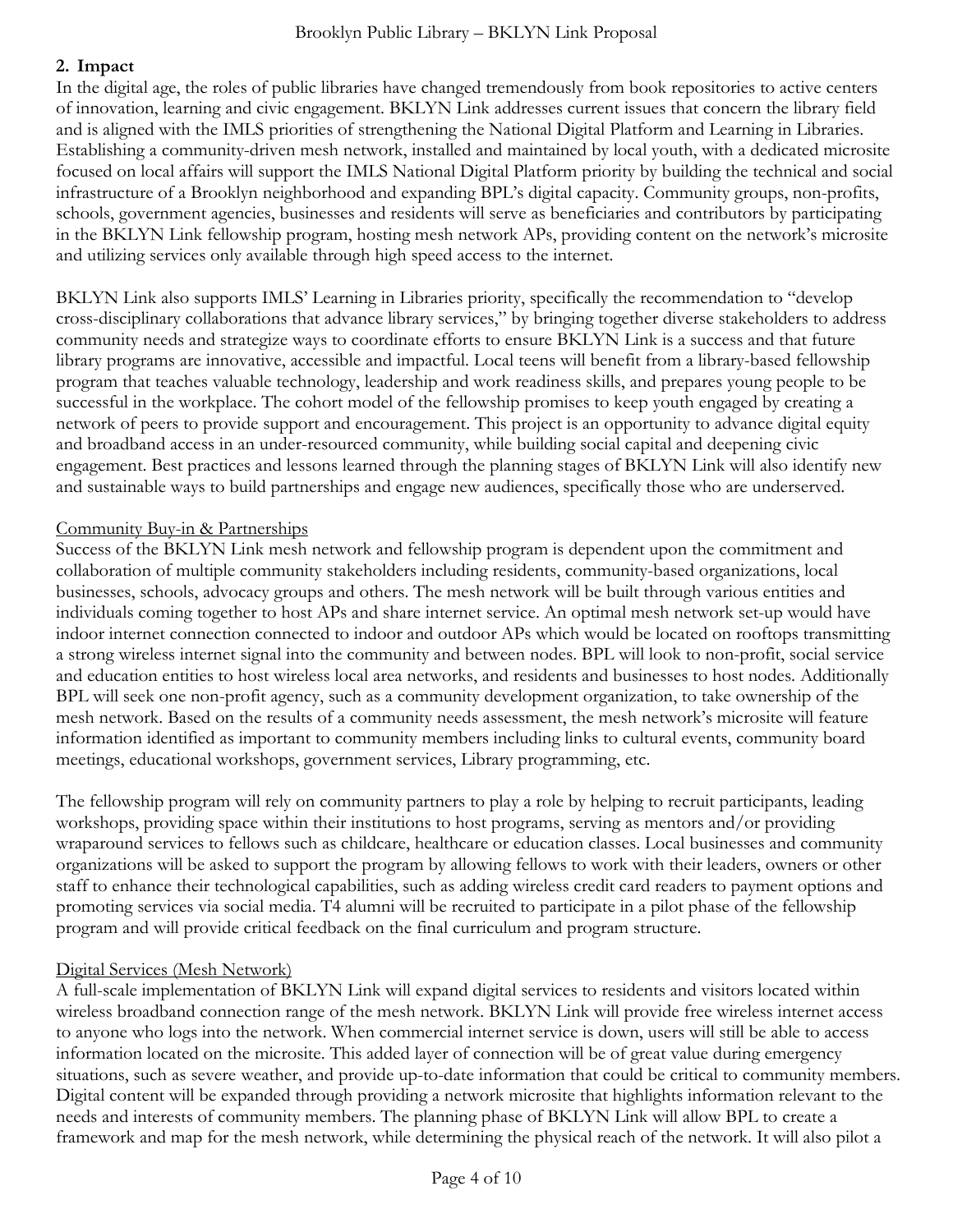small-scale version of the mesh network and identify the types of content for the microsite that are of greatest interest to residents.

## *Performance Indicators*

The following indicators will be used to measure progress towards expanding digital services and enhancing digital content during the planning grant:

- Asset maps highlighting existing free public WiFi, social service organizations, government services, cultural institutions, education-related facilities, etc. in three target neighborhoods;
- A small-scale pilot of a mesh network surrounding one BPL branch and a corresponding evaluation; and
- A timeline, work plan, evaluation process and budget for establishing a larger mesh network.

## Learning Outcomes (Fellowship Program)

The goals of the proposed planning grant are to identify the community and branches where BPL will launch BKLYN Link, assess the needs of the community, design and pilot the youth fellowship program, and prepare a work plan for launching a full-scale implementation project. The learning outcomes of the 12-month project are:

- 1) Identify branches to serve as hosts for the mesh network and fellowship program;
- 2) Secure partnerships with community-based organizations and buy-in from various stakeholders including residents, community-based organizations, schools and small businesses;
- 3) Design a curriculum and outreach plan for a 6-12 month youth fellowship program;
- 4) Pilot a small-scale version of the fellowship with T4 alumni;
- 5) Create a timeline, work plan, budget and evaluation for a full-scale project;
- 6) Analyze and share findings from the needs assessments with community stakeholders; and
- 7) Establish a model and playbook for conducting community asset mapping, needs assessment and engaging diverse community entities to share with the library community.

## *Performance Indicators*

- Branches are selected to launch the full-scale implementation of BKLYN Link (target: 1-2 branches);
- A list of confirmed and potential partners and their roles is created (target: 3 confirmed partners, ten potential partners identified);
- Fellowship curriculum and recruitment plan are created;
- Components of the fellowship program are piloted and evaluated with T4 alumni (target: 5 participants);
- Community needs assessment of the neighborhood best positioned to host a mesh network and an analysis of the findings (target: one assessment will be completed);
- A timeline, budget and evaluation for full-scale implementation is established;
- Best practices, lessons learned and other findings are used to create a model and playbook that will be shared with public libraries of all sizes.

## Measuring and Sharing Success & Deliverables

Success of performance measures related to digital services and learning outcomes will be assessed through regular communication with community partners sharing project updates. Reports highlighting findings from community asset mapping, the community needs assessment, overall project findings and next steps will be shared with project partners and BPL staff. This information will be used to create a playbook which will be shared with BPL staff and other public library systems. The playbook will highlight successful community engagement strategies and tools, and will provide steps that library staff can take to create and strengthen partnerships in the community around a specific need or challenge. It will also share a framework for establishing a community-driven mesh network and the curriculum created for the BKLYN Link youth fellowship program. The playbook will be shared through online communications, conference presentations and other dissemination methods.

## Sustainability

It's anticipated that through the planning grant BPL will be well positioned to launch a full-scale implementation of BKLYN Link by creating a young adult fellowship program and establishing a community-driven mesh network.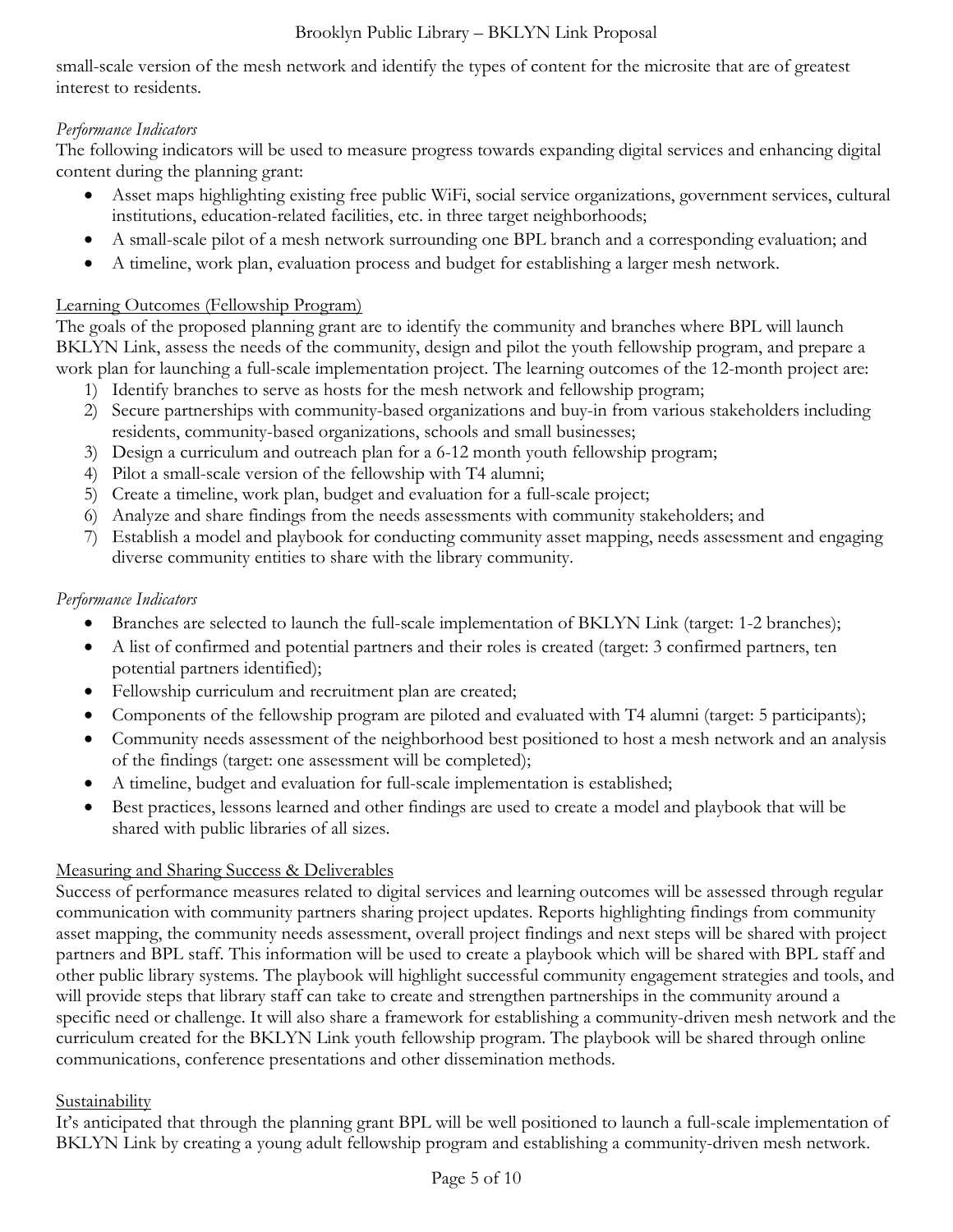Through this project BPL aims to become a stronger local partner across the borough in developing broader strategies for access to broadband infrastructure. BPL will use the processes and findings from the planning grant as it evaluates existing services and launches new programs in Bed-Stuy, Brownsville and East New York, as well as the communities served by BPL's other branches. Findings will be shared with branch staff to help them build and strengthen community partnerships, while improving library services for patrons that better meet community needs. Portions of the fellowship curriculum may be used to offer stand-alone or multi-session workshop series.

## **3. Project Design**

The goal of the proposed planning grant is to deepen the Library's role as a community connector and convener, helping to address highly local community issues in partnership with community members including young adults, residents, businesses, non-profits, schools, community groups, government agencies and others. BPL seeks to provide library staff at its 59 branches with tools, strategies and resources that support their engagement with the community and helps to share innovative ideas and projects across the borough.

Objectives:

- 1) Establish an action plan for creating a community-driven mesh network in one low-income and digitally disconnected community;
- 2) Develop a comprehensive cohort-based fellowship program for young adults to support the mesh network;
- 3) Create a framework with recommendations for engaging diverse communities and stakeholders around a shared goal or interest;
- 4) Strengthen the Library's role as a community anchor and hub of innovation; and
- 5) Determine BPL's next steps in launching a full-scale implementation of BKLYN Link.

## Activities

To achieve the objectives of the BKLYN Link planning grant, BPL will conduct the following activities.

## 1) Asset Exploration

*Core Partnerships:* BKLYN Link is a complex project requiring partnership and buy-in from multiple organizations. As a first step in the project, the project team (described in the following staffing section) will engage with potential core partners in each of the three neighborhoods. Core partners will be community organizations dedicated to improving the vitality of their neighborhoods, such as Center for Court Innovation and the Pitkin Avenue Business Improvement District, and have the ability to oversee and maintain the mesh network. These core partners will become key links to other community organizations and leaders, and play a significant role in a full-scale implementation of BKLYN Link.

*Background Research*: BPL will conduct in-depth research on other mesh network programs such as RHI's Digital Steward's program, Harlem Free Wifi (a mesh network serving NYC's Harlem neighborhood), AMP's Detroit Community Technology Project, Spain's Guifi.net, and others. BPL will capture lessons learned in mesh network deployment, policies and maintenance, community engagement and cohort-based training.

*Community Asset Mapping & Needs Assessment Design*: BPL will hire a consulting firm that specializes in community engagement to lead asset mapping and design guidelines for conducting needs assessments. Asset mapping will be conducted in the Brownsville, Bed-Stuy and East New York neighborhoods. In the cases where these neighborhoods have been previously studied and mapped the consultant will collect existing information as well as new data. Assets to be mapped include: existing free public wifi; number and types of community organizations, businesses and schools; and key information providers such as local blogs, community bulletin boards and active community advocates. Results of the asset mapping will help determine which neighborhood and corresponding Library branch will host the BKLYN Link pilot and provide a guide of best practices for library staff to use when conducting their own asset mapping. Findings will be compiled into an easily accessible and user-friendly guide that can be used by BPL staff in the targeted communities, as well as communities throughout Brooklyn. Neighborhood findings will also be shared with community groups and others.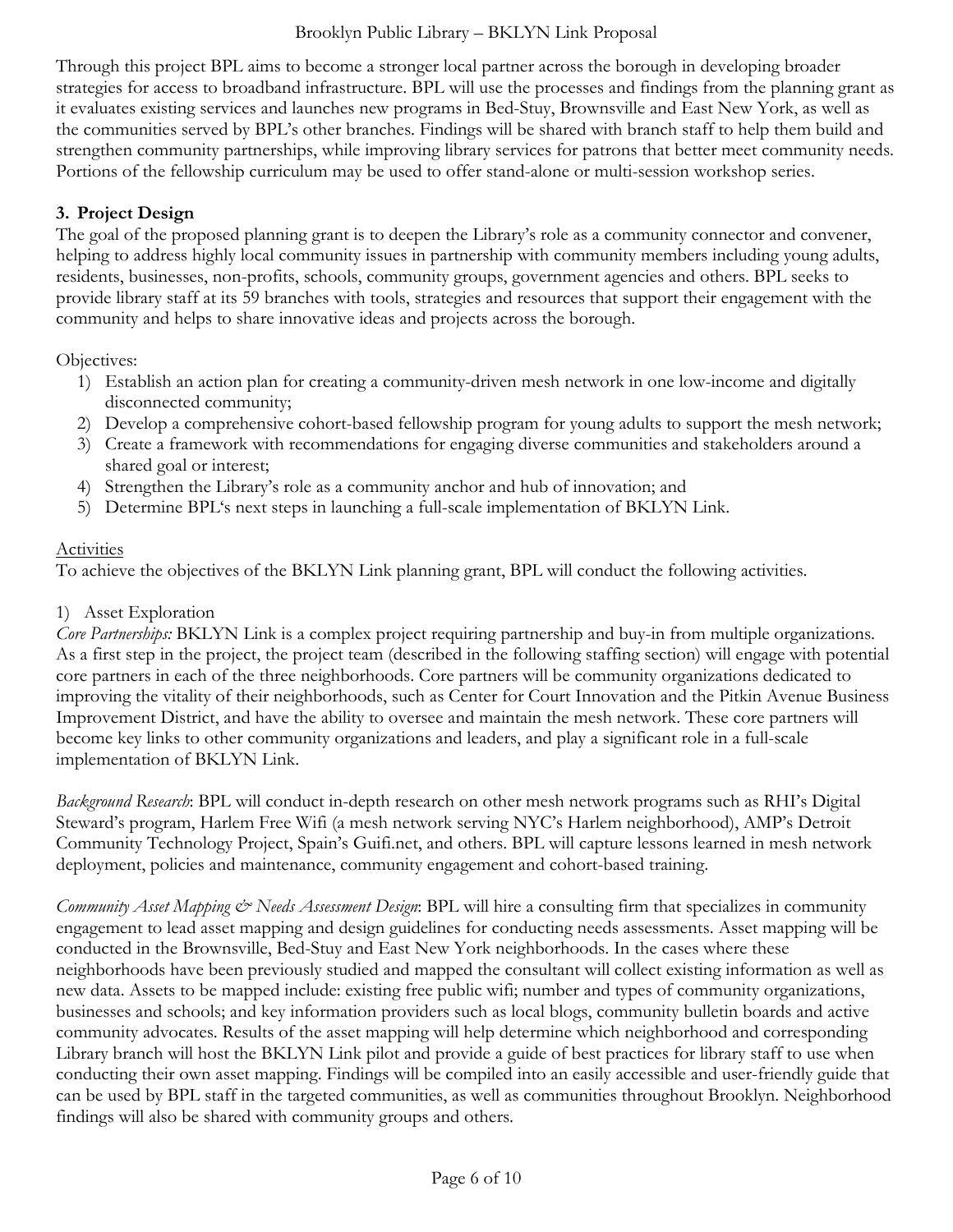Additionally, the consultant will develop a needs assessment toolkit to assess what topics and types of information are of greatest importance and interest to residents. Tools will be adaptable to various audiences including local residents, young adults, immigrants, small businesses and community-based organizations, and will be included in the community engagement and BKLYN Link playbook (described below). A needs assessment of one community will be conducted by trained fellows (T4 alumni) during the pilot phase of the planning grant.

*Location Criteria Development*  $\mathcal{O}$  *Selection*: BPL will develop criteria for how the Library will determine which neighborhood to launch BKLYN Link in first. Criteria will include community assets, branch capacity, potential community partners, built environment and barriers. Other criteria will be determined during the grant period. Final selection of the branch to pilot BKLYN Link will be based on the criteria.

#### 2) Fellowship Development

A consultant specializing in youth technology training programs will work with BPL to develop a curriculum for the fellowship program that will be relevant to participants of varying skill levels and experience. BPL will evaluate its T4 and TRS training programs to determine successful outreach and retention strategies, curriculum and modalities, participant outcomes and evaluation results. For instance, T4 has an 87% completion rate and in the 2014-15 program year, 21% of T4s came from Bed-Stuy, Brownsville and East New York. BPL will use successful outreach and instructional practices, and adapt existing curriculum that aligns with the goals of the BKLYN Link fellowship program. Fellowship training topics will include building a mesh network, BPL programs and policies, customer service, software packages such as MS Office and Adobe Creative Suite, social media, finance tools, basic web design, hardware maintenance, community outreach and leadership skills. BPL will identify existing technology partners and organizations serving the targeted community and/or specializing in building mesh networks to support instruction.

## 3) Technology Planning

BPL will work with a technology consultant who specializes in building mesh networks. Together BPL and the consultant will develop policies and procedures as they relate to the mesh network including: infrastructure maintenance and upgrades; roles and responsibilities of project partners; user privacy and security; data collection; and customer service protocols. Once a BPL branch is selected to host the mesh network, BPL and the consultant will work together to determine the ideal set-up and number of nodes needed to create an effective network, location of rooftop antennas and APs, and any other technology that would be required. A map showing optimal positions of gateway and repeater nodes will be created. This consultant will also work with BPL on curriculum design for the fellowship program.

## 4) BKLYN Link Pilot

*Fellowship:* BPL will conduct a small-scale pilot of BKLYN Link over a five-month period at the BPL branch selected to host the mesh network. Five T4 alumni will be recruited to participate in an abbreviated version of the fellowship that will include 25-35 hours of training, community outreach and mesh network installation. The training will test the new curriculum and gather real-time feedback from participants on what aspects of the training could be improved including content, activities and learning goals. Feedback will be used to revise modules as needed. Participants will also conduct a community needs assessment with support from the community engagement consultant. Community feedback will be solicited through informational flyers and surveys distributed in the community, posted on BPL's website and shared with core community partners, schools, community-based organizations, and others. This information will be used to outline the content of the mesh network's microsite. Lastly fellowship participants will conduct a small-scale asset development exercise and go into the neighborhood and develop relationships with potential node hosts and users of the mesh network. Participants will each receive a stipend for completing the program.

*Mesh Network*: Several functioning nodes will be added to the selected Library branch's internet network to test mesh network hardware, policies and procedures, maintenance plans, customer service, etc. This mesh network will extend only into the immediate vicinity of the Library branch and will likely not involve community partners or individuals hosting nodes, nor have a microsite. The mesh network will be monitored for individual usage and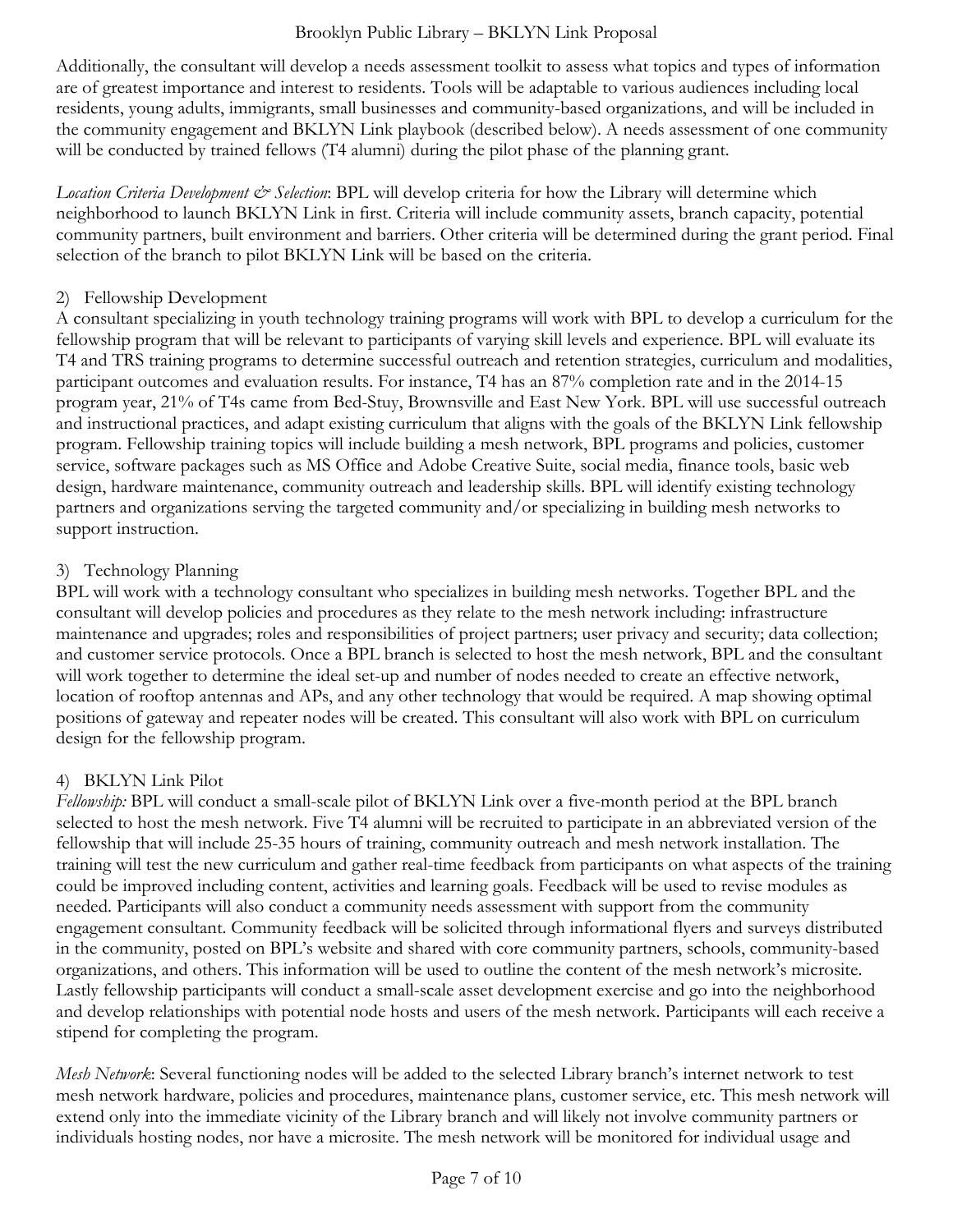network outages. Fellowship participants will assist in the installation and maintenance of the pilot mesh network and collect feedback from users to evaluate their experience.

*Evaluation:* An evaluation of the pilot will be conducted by BPL and will ask questions such as:

- 1) What was the experience of participants of the fellowship program?
- 2) What aspects of the fellowship curriculum were most and least useful?
- 3) Who is using the mesh network (e.g. youth, older adults) and how often (e.g. daily, weekly)?
- 4) What is the mesh network user experience in terms of ease of accessibility, technical difficulties, etc.?
- 5) How is the network being used (e.g., employment, social media, news)? When is the network being used (e.g., morning, weekends)?
- 6) What technical challenges occurred (e.g., node failure, internet service interruption)? How often?
- 7) What are the costs of a full-scale implementation?
- 8) What is the impact on Library usage (e.g., attendance at programs, circulation, door count)?

#### 5) Playbook Development

BPL's community engagement consultant will create a playbook sharing successful strategies and tools used in the planning stages of BKLYN Link. The playbook will feature information on engaging new and diverse community partners and audiences, conducting and documenting community asset mapping and needs assessments, curriculum development for cohort-based youth training programs, and other successful practices learned through this project. The playbook will feature details about BKLYN Link but will be applicable to a variety to programs in rural, suburban and rural communities. Project staff will create a communication plan to ensure that the playbook is shared broadly with library systems nationally.

#### 6) Create Next Steps Action Plan

Information gathered and the tools developed will be used to determine BPL's next steps in regards to a full-scale implementation of BKLYN Link and ways that BPL's 59 branches can deepen their engagement with their local community to address pressing issues. Findings will be used to improve BPL's design of BKLYN Link and corresponding proposal to IMLS for a National Leadership Project Grant. During this stage, BPL will solidify the role of the Library in supporting community-driven mesh networks and develop a set of metrics that will be used to evaluate the impact of a full scale program roll out. These metrics will include measures related to the network use and its impact, as well as the fellowship program and its impact on cohort members.

#### Project Partners

*NYC Mayor's Office of Technology & Innovation (MOTI):* Created under NYC's current mayoral administration, MOTI is charged with ensuring NYC is innovative, tech-friendly and equitable. The agency works on city-wide initiatives such as Computer Science for All, a program bringing computer science classes to students at each school level: elementary, middle and high school; Tech Talent Pipeline offering workforce development programs to engage New Yorkers in tech jobs; and Neighborhoods.nyc, an online platform that community groups can use as a hub for civic engagement, online organizing and information-sharing. BPL will partner with MOTI to ensure it has longterm support of community-driven mesh networks and a role in the citywide digital equity landscape.

*Sky Packets:* Founded in 2007, Sky Packets creates wifi mesh networks in an array of settings including municipalities, business improvement districts, retail locations and residential developments. In 2013 they collaborated with NYC government to create a mesh network in Harlem covering 95 blocks and serving 80,000 residents. Sky Packets will serve as an advisor and potential consultant on the technology aspect of the pilot project.

*Community Partners*: BPL will reach out to community groups, small businesses, residents and other stakeholders to engage them in the process of designing a mesh network and related fellowship program.

## **4. Diversity Plan**

Brooklyn is home to 2.6 million residents living in more than 45 neighborhoods each with distinct social, cultural and economic characteristics. U.S. Census Bureau reports from 2014 show that 35.2% of Brooklyn residents are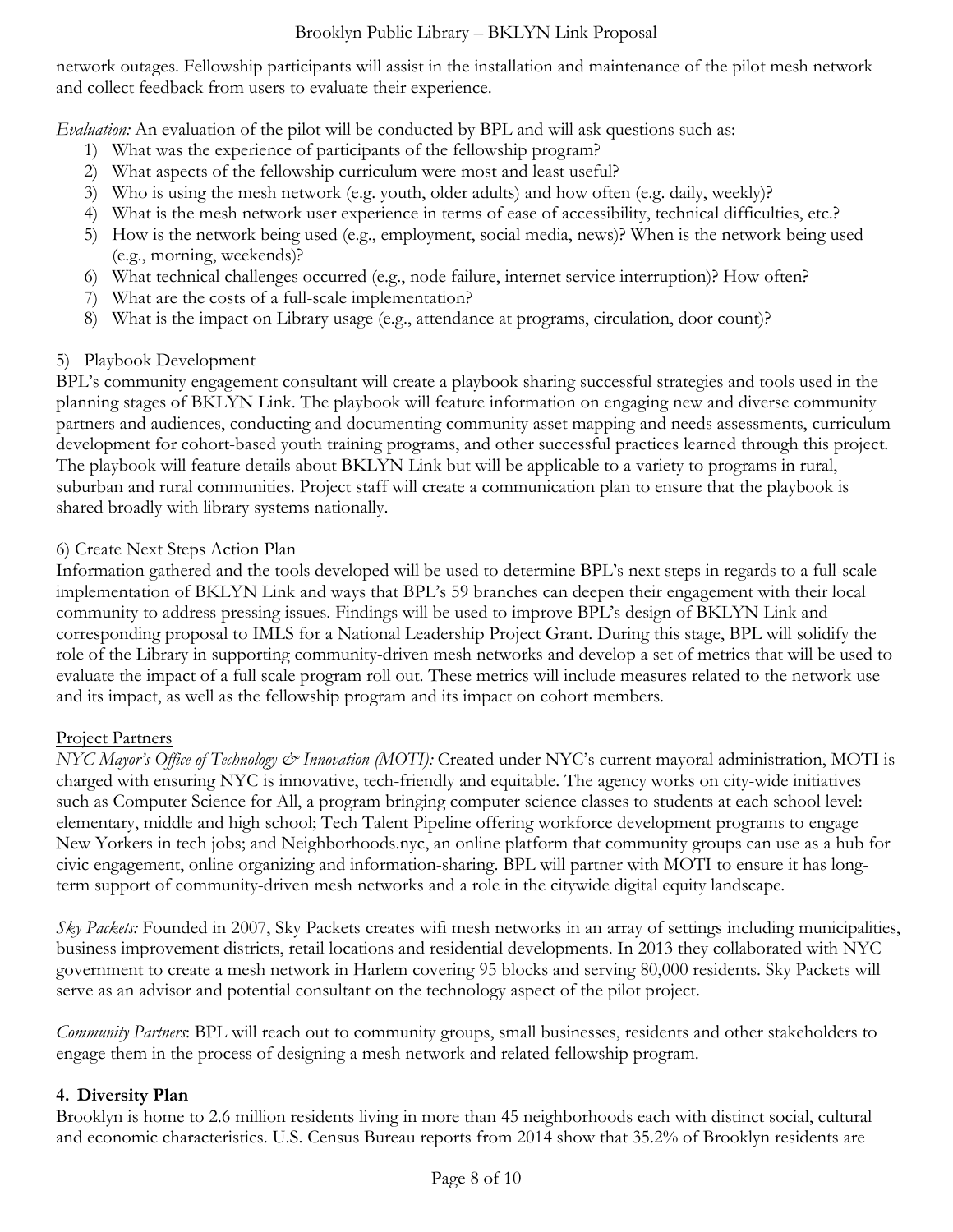black/African-American, 35.8% white, 12.1% Asian and approximately 19.5% Hispanic/Latino; 12.1% of the population is over the age of 65; and 23.4% of the population live below the federal poverty level. Additionally, 46.4% of residents speak a language other than English at home and 37.5% were born outside of the United States. Each of BPL's 59 branches strives to provide services that meet the unique needs of local residents. For instance, in the large Russian immigrant community of Sheepshead Bay, the Sheepshead Bay Library branch offers citizenship legal help, English language conversation groups and computer classes taught in Russian. New Utrecht Library serves a large older adult immigrant population and offers a weekly knitting/crochet club, movement classes and teaching artist led arts programs.

Within each of Brooklyn's neighborhoods are community-based organizations, civics groups, small businesses and others working to maintain or improve the vitality of the neighborhood and its residents. While the planning grant will create a roadmap for implementing BKLYN Link in one of the three targeted communities, it will also establish a framework and process for community asset mapping, needs assessments and fostering collaborative community partnerships that can applied to all Brooklyn neighborhoods, as well as rural, suburban and urban communities elsewhere. These guidelines will have value in launching projects of all sizes from providing summer activities for youth to improving neighborhood infrastructure. Because much of the planning grant focuses on identifying community assets and needs, the strategies and best practices established will be relevant to communities with diverse populations and needs.

## **5. Project Resources: Personnel, Time, Budget**

## Staffing

*Story Bellows (Project Director), Chief Innovation and Performance Officer* (3% FTE), leads the Strategic Planning team and ensures that BPL is positioned to deliver excellent service in a rapidly changing urban environment. Ms. Bellows will serve as the Project Director for BKLYN Link, ensuring coordination across public service and technology resources, and between internal staff and consultants. Before BPL, Ms. Bellows co-founded and served as Director of the Mayor's Office of New Urban Mechanics in Philadelphia, and was Director of the Mayors' Institute on City Design, based in Washington, DC. An urban designer by training, Ms. Bellows holds degrees from Colgate University and the London School of Economics.

*Selvon Smith, Vice President of Technology and Chief Information Officer* (1% FTE), administers technology support systemwide and is responsible for the management of computing, networking, databases and software infrastructures, the implementation of new technology initiatives, setting technology standards, providing thought leadership for new enabling technology, etc. He manages BPL's Schools and Library E-rate discount program that provides over \$2 million in discounts every year. Mr. Smith will lead the development and approval of policies and procedures related to the mesh network.

*Diana Plunkett, Manager of Strategic Initiatives* (5% FTE), will serve as the day-to-day project manager for BKLYN LINK and will be responsible for creating and implementing the project evaluation, conducting background research, serving as the liaison with the community engagement consultant, building partnerships with community groups, etc. Ms. Plunkett has a background in technology and is a key member of BPL's Strategic Planning team. She manages innovative systemic changes including the launch of the BPL Incubator; MyLibraryNYC, a partnership with the NYC Department of Education and NYC's three library systems; patron engagement efforts; and the development of organizational database management and reporting systems.

*Rawle Jackman, Manager of Technology Services* (6% FTE), manages the design, implementation and support of BPL's Apple solutions, wireless networking and media services provisioning. He has worked at BPL for 16 years and is responsible for the Library's first public wireless network. Mr. Jackman will work directly with the technology consultant and BPL's IT leadership to develop the policies and procedures for the development, deployment, maintenance and operations of the mesh network. He will manage the technical aspects of the pilot program.

*Jackson Gomes, T4 Coordinator* (1% FTE), has been with BPL for 17 years and has served as a young adult library associate and currently coordinates BPL's T4 program. Under his leadership T4 has grown to include the Summer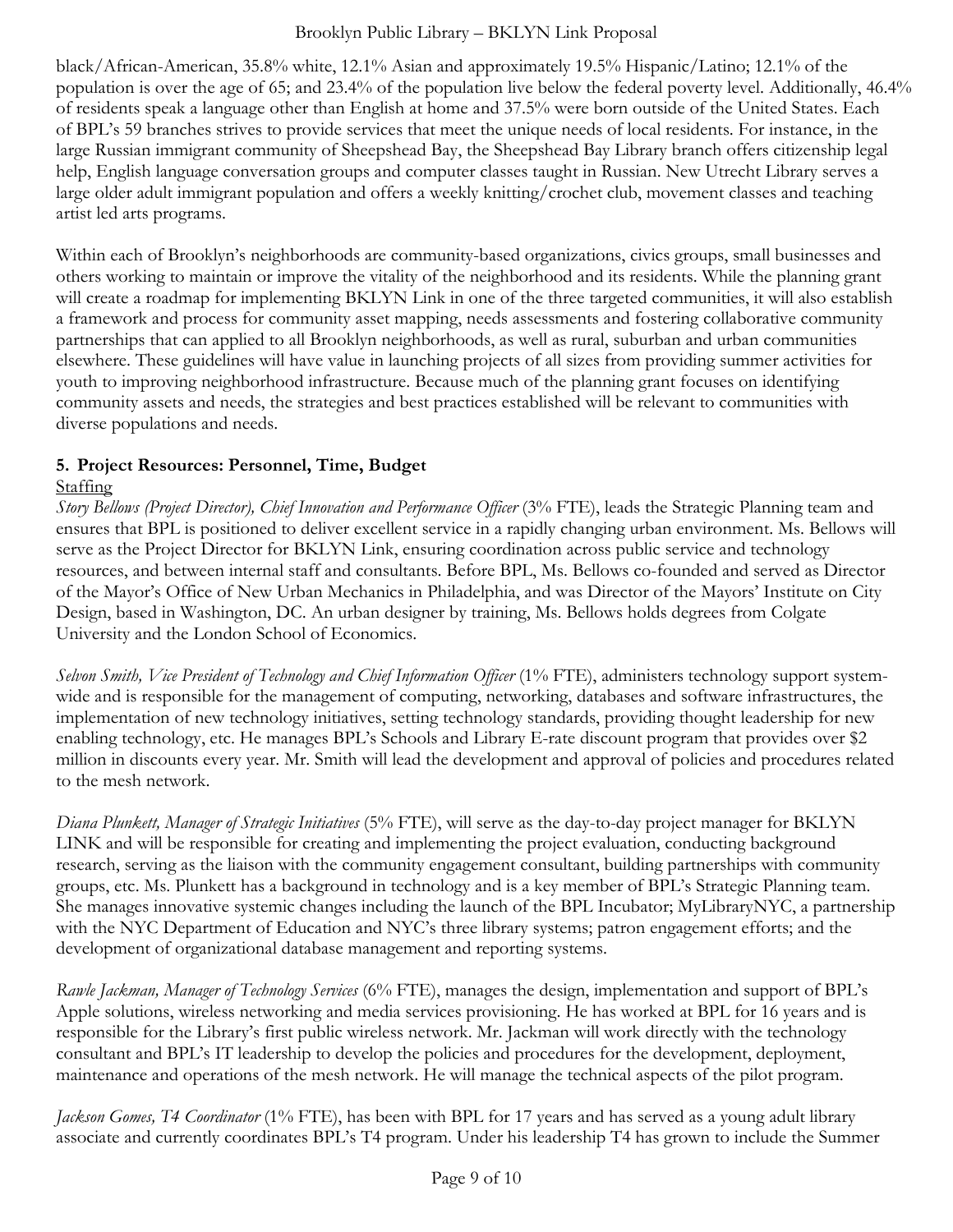Ambassador program. Mr. Gomes will lead the curriculum development efforts on behalf of BPL, leveraging his experience and the resources from the T4 program. Mr. Gomes will be a key member of pilot team, helping to recruit cohort members and ensuring a valuable experience for the pilot cohort.

## Consultants

*Community Engagement Consultant,* will conduct community asset mapping (leveraging existing resources and supplementing where necessary) in three neighborhoods and develop protocols, best practices, tactics and strategies for how libraries may conduct their own asset mapping in the future. They will also design needs assessment practices for the pilot BKLN Link fellowship and advise fellows as they conduct a needs assessment. Lastly the consultant will develop a playbook for how public libraries might most effectively use staff, volunteers and others to catalyze engagement (particularly related to asset mapping and needs assessment) in its communities. This consultant will have extensive experience working with diverse communities and stakeholders to assess local needs.

*Curriculum Consultant,* will assess existing BPL curriculum modules for applicability; design a curriculum to enable a youth cohort to develop skills necessary for mesh network maintenance and supporting potential mesh network users. The consultant will have a deep knowledge of up-to-date technology practices and creating curriculum for young adults with limited background and experience with technology.

*Technology Consultant,* will help BPL evaluate different technology options in terms of hardware, and provide advisement in regards to development of policies and procedures for network design, node hosts, installation and testing, maintenance and service. Sky Packets is a potential consultant due to their vast experience working with NYC mesh networks and youth development programs including RHI's Digital Stewards Program.

## Timeline

The anticipated timeline for the BKLYN Link planning grant activities are as follows:

- 1) Asset Exploration, November 2016 February 2017
	- Core Partnership Development, November December
	- Community Asset Mapping & Needs Assessment Design, January February
	- Criteria Development & Selection: January February
- 2) Fellowship Curriculum Development, January April 2017
- 3) Technology Planning, February May 2017
- 4) BKLYN Link Pilot, May September 2017
	- Fellowship, May September
	- Mesh Network Installation & Testing, August September
	- Evaluation, May September
- 5) Playbook Development, September October 2017
- 6) Final Report for IMLS, January 2018

## Budget & Financial Oversight

Ms. Bellows will manage all aspects of the project budget including coordinating payments to consultants and managing the project budget with support from BPL's Controller, Dawn Chung. Ms. Chung has been with BPL since November 2014 and has more than 20 years of experience in non-profit finances. BPL staff time will be paid for through matching funds from BPL's general operating budget.

BPL is currently in sound fiscal health, and in reviewing the financial statements for FY 15, an independent auditor found no material weaknesses in the Library's finances. BPL funding from the City of New York has been basedlined at its FY 14 level, guaranteeing a constant level of funding for the next five years. In FY 16, the Library was approved to receive \$9.2 million of additional funding from the City of New York to increase the service hours and staff of its operations. As a result, starting October 2015, all the Library's 59 neighborhood branches increased their operating hours from five days to six days a week.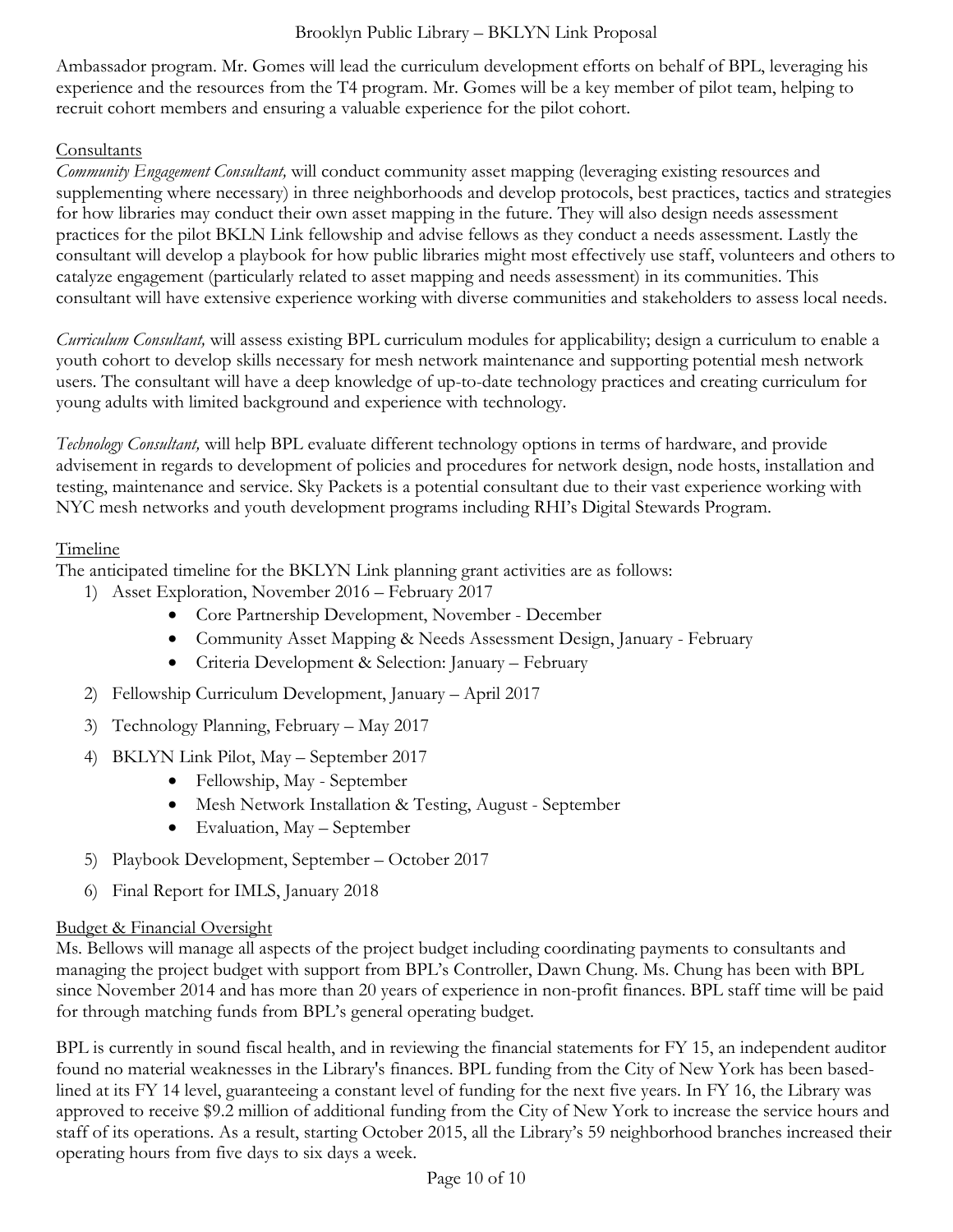| Activity                                                 | Nov                     | Dec         | Jan                     | Feb                       | Mar | Apr | May                       | Jun                       | Jul | Aug     | Sept                      | Oct                       |
|----------------------------------------------------------|-------------------------|-------------|-------------------------|---------------------------|-----|-----|---------------------------|---------------------------|-----|---------|---------------------------|---------------------------|
| <b>Asset Exploration</b>                                 |                         |             |                         |                           |     |     |                           |                           |     |         |                           |                           |
| Core Partnership Development                             | $\overline{\mathrm{X}}$ | $\mathbf X$ |                         |                           |     |     |                           |                           |     |         |                           |                           |
| <b>Background Research</b>                               | $\overline{X}$          | $\mathbf X$ | X                       | X                         | X   | X   | X                         | X                         | X   | X       | X                         | X                         |
| Hire Community Engagement Consultant                     |                         | X           | X                       |                           |     |     |                           |                           |     |         |                           |                           |
| Asset Mapping & Needs Assessment Design                  |                         |             | $\overline{\mathrm{X}}$ | $\mathbf X$               |     |     |                           |                           |     |         |                           |                           |
| Location Criteria Development                            |                         |             | X                       |                           |     |     |                           |                           |     |         |                           |                           |
| Confirm Location for Pilot                               |                         |             |                         | $\boldsymbol{\mathrm{X}}$ |     |     |                           |                           |     |         |                           |                           |
| <b>Fellowship Development</b>                            |                         |             |                         |                           |     |     |                           |                           |     |         |                           |                           |
| Hire Curriculum Consultant                               |                         |             | X                       | X                         |     |     |                           |                           |     |         |                           |                           |
| Curriculum Developed                                     |                         |             |                         |                           | X   | X   |                           |                           |     |         |                           |                           |
| <b>Mesh Network Technology Planning</b>                  |                         |             |                         |                           |     |     |                           |                           |     |         |                           |                           |
| Hire Tech Planning Consultant                            |                         |             |                         | X                         |     |     |                           |                           |     |         |                           |                           |
| Develop Mesh Network Policies and Procedures             |                         |             |                         |                           | X   | X   | $\overline{X}$            |                           |     |         |                           |                           |
| Create Plan for Mesh Network Pilot                       |                         |             |                         |                           |     |     | $\boldsymbol{\mathrm{X}}$ |                           |     |         |                           |                           |
| Pilot                                                    |                         |             |                         |                           |     |     |                           |                           |     |         |                           |                           |
| <b>Recruit Fellows</b>                                   |                         |             |                         |                           |     |     | $\mathbf X$               |                           |     |         |                           |                           |
| Conduct Fellowship Trainings                             |                         |             |                         |                           |     |     |                           | X                         |     |         |                           |                           |
| Perform Needs Assessment & Asset Development             |                         |             |                         |                           |     |     |                           | X                         | X   |         |                           |                           |
| Activities                                               |                         |             |                         |                           |     |     |                           |                           |     |         |                           |                           |
| Mesh Network Technology Install                          |                         |             |                         |                           |     |     |                           |                           |     | X       |                           |                           |
| <b>Test Mesh Network</b>                                 |                         |             |                         |                           |     |     |                           |                           |     | Χ       | X                         |                           |
| <b>Evaluate Pilot</b>                                    |                         |             |                         |                           |     |     | X                         | $\boldsymbol{\mathrm{X}}$ | X   | $\rm X$ | X                         | X                         |
| <b>Playbook Development</b>                              |                         |             |                         |                           |     |     |                           |                           |     |         |                           |                           |
| Finalize Playbook Content                                |                         |             |                         |                           |     |     |                           |                           |     |         | $\boldsymbol{\mathrm{X}}$ | X                         |
| Disseminate Playbook to Library Field                    |                         |             |                         |                           |     |     |                           |                           |     |         |                           | $\boldsymbol{\mathrm{X}}$ |
| <b>BPL Next Steps Action Plan</b>                        |                         |             |                         |                           |     |     |                           |                           |     |         |                           |                           |
| Finalize work plan, budget and timeline for a full-scale |                         |             |                         |                           |     |     |                           |                           |     |         | X                         | X                         |
| project implementation                                   |                         |             |                         |                           |     |     |                           |                           |     |         |                           |                           |
| Metrics Development                                      |                         |             |                         |                           |     |     |                           |                           |     |         | X                         | X                         |

# **Schedule of Completion: November 1, 2016 to October 31, 2017**

Brooklyn Public Library – BKLYN Link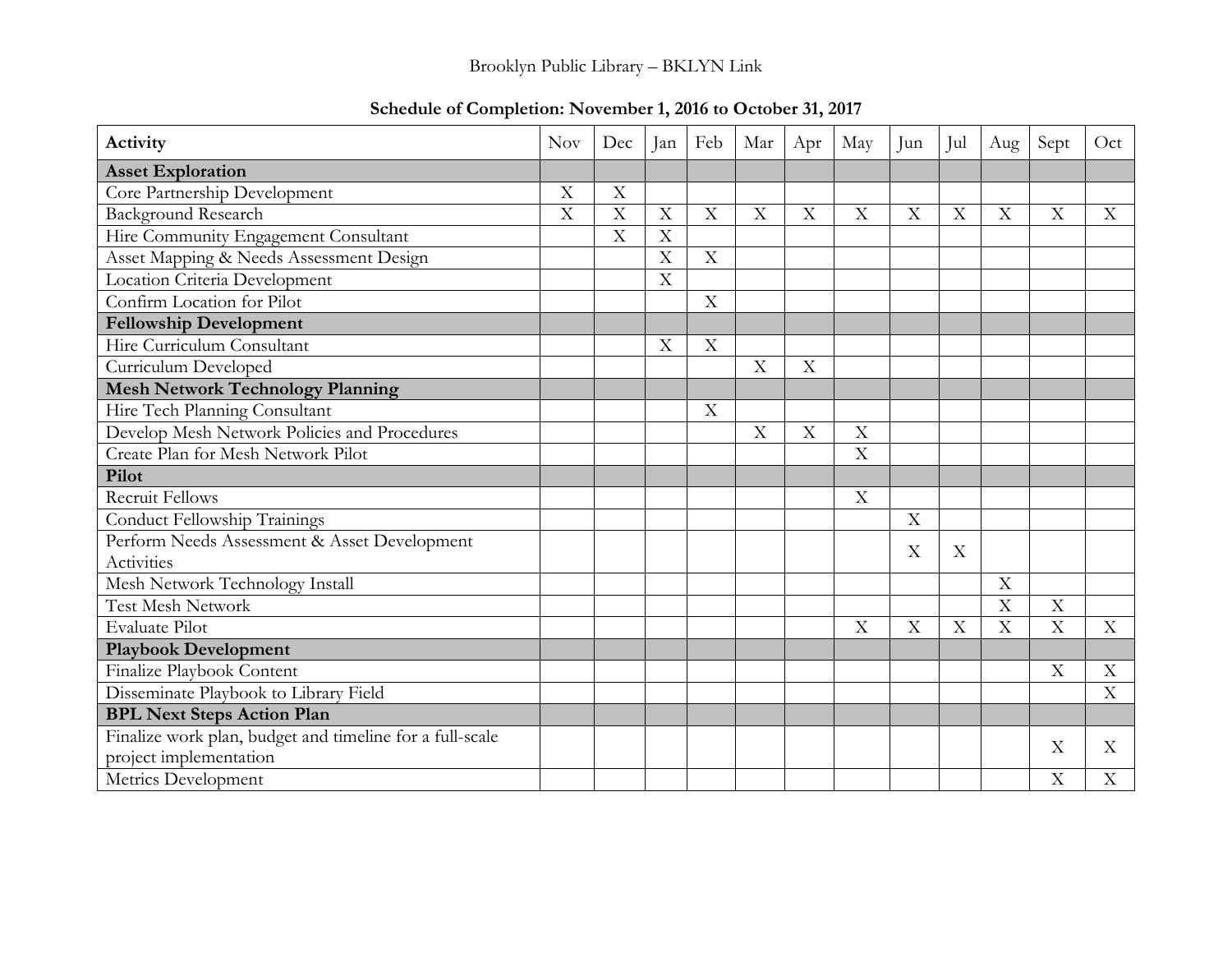## **DIGITAL STEWARDSHIP SUPPLEMENTARY INFORMATION FORM**

#### **Introduction**

The Institute of Museum and Library Services (IMLS) is committed to expanding public access to federally funded research, data, software, and other digital products. The assets you create with IMLS funding require careful stewardship to protect and enhance their value, and they should be freely and readily available for use and re-use by libraries, archives, museums, and the public. However, applying these principles to the development and management of digital products is not always straightforward. Because technology is dynamic and because we do not want to inhibit innovation, we do not want to prescribe set standards and best practices that could become quickly outdated. Instead, we ask that you answer a series of questions that address specific aspects of creating and managing digital assets. Your answers will be used by IMLS staff and by expert peer reviewers to evaluate your application, and they will be important in determining whether your project will be funded.

#### **Instructions**

If you propose to create any type of digital product as part of your project, complete this form. We define digital products very broadly. If you are developing anything through the use of information technology (e.g., digital collections, web resources, metadata, software, or data), you should complete this form.

#### **Please indicate which of the following digital products you will create or collect during your project**  (Check all that apply):

|   | Every proposal creating a digital product should complete<br> | Part I                   |  |  |  |  |
|---|---------------------------------------------------------------|--------------------------|--|--|--|--|
|   | If your project will create or collect                        | Then you should complete |  |  |  |  |
| Ⅳ | Digital content                                               | Part II                  |  |  |  |  |
|   | Software (systems, tools, apps, etc.)                         | Part III                 |  |  |  |  |
|   | Dataset                                                       | Part IV                  |  |  |  |  |

#### **PART I.**

#### **A. Intellectual Property Rights and Permissions**

We expect applicants to make federally funded work products widely available and usable through strategies such as publishing in open-access journals, depositing works in institutional or discipline-based repositories, and using nonrestrictive licenses such as a Creative Commons license.

**A.1** What will be the intellectual property status of the content, software, or datasets you intend to create? Who will hold the copyright? Will you assign a Creative Commons license (http://us.creativecommons.org) to the content? If so, which license will it be? If it is software, what open source license will you use (e.g., BSD, GNU, MIT)? Explain and justify your licensing selections. OMBIT Software (systems, tools, apps, etc.)<br>
Part III<br>
Part III Part III<br>
Part IV<br>
PaRT I.<br>
A. Intellectual Property Rights and Permissions.<br>
We expect applicants to make federally funded work products widely available a

For the BKLYN Link planning grant there will not be any digital intellectual property created. BPL will share findings and fellowship curriculum as web resources in .pdf, .doc and .xls format through the BPL website and through email communication with public libraries, BPL staff and other interested parties.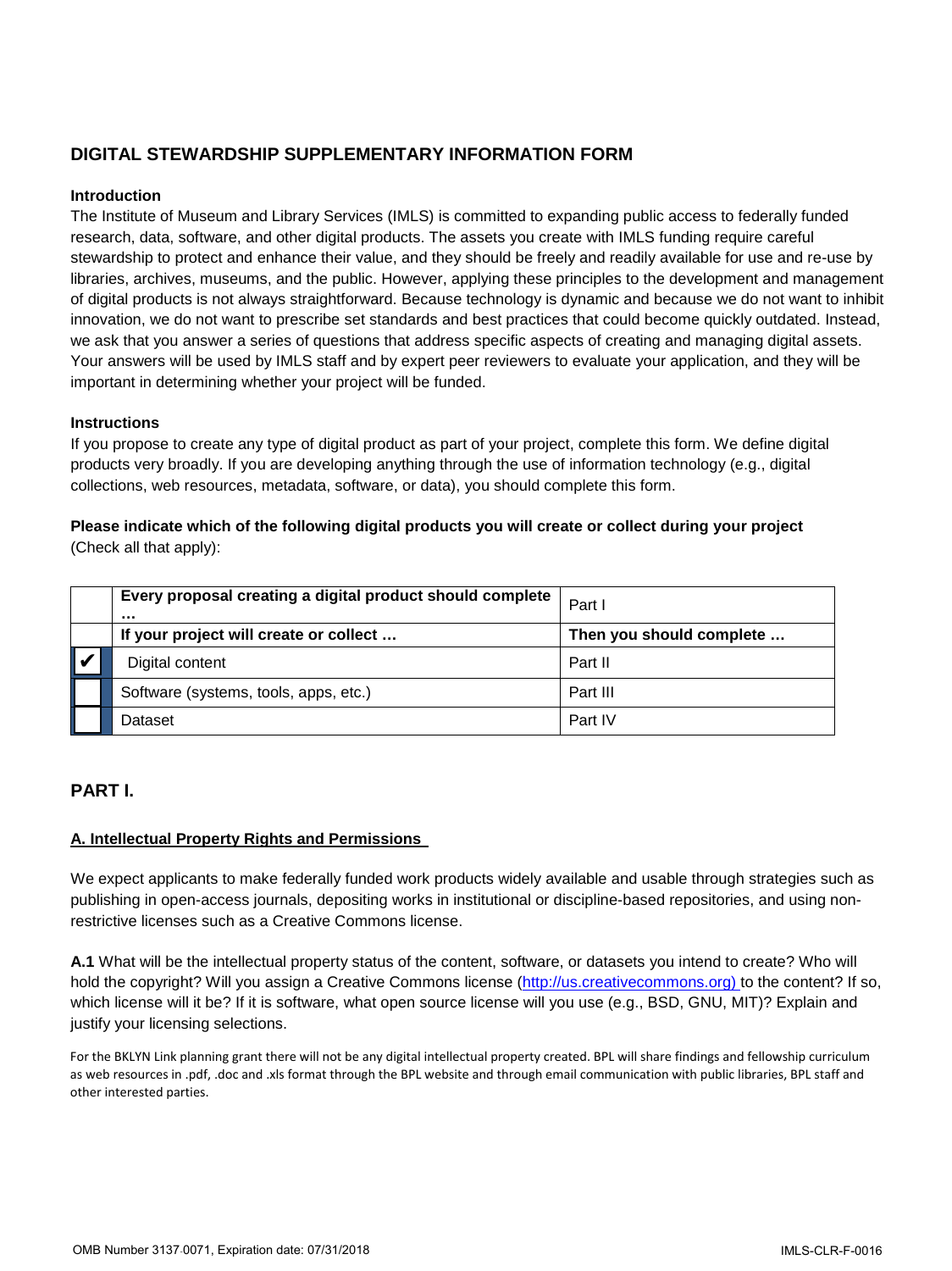**A.2** What ownership rights will your organization assert over the new digital content, software, or datasets and what conditions will you impose on access and use? Explain any terms of access and conditions of use, why they are justifiable, and how you will notify potential users about relevant terms or conditions.

**A.3** Will you create any content or products which may involve privacy concerns, require obtaining permissions or rights, or raise any cultural sensitivities? If so, please describe the issues and how you plan to address them. There will not be any intellectual property created during the planning grant.<br><br>**A.3** Will you create any content or products which may involve privacy concerns, requ<br>or raise any cultural sensitivities? If so, please desc

#### **Part II: Projects Creating or Collecting Digital Content**

#### **A. Creating New Digital Content**

**A.1** Describe the digital content you will create and/or collect, the quantities of each type, and format you will use.

BPL will create web resources sharing the process, tools and strategies employed in conducting community asset mapping and needs assessments. These documents will be shared in multiple formats (e.g., .pdf, .doc) via BPL's website, as will the curriculum created for the BKLYN Link fellowship program.

**A.2** List the equipment, software, and supplies that you will use to create the content or the name of the service provider who will perform the work.

**A.3** List all the digital file formats (e.g., XML, TIFF, MPEG) you plan to create, along with the relevant information on the appropriate quality standards (e.g., resolution, sampling rate, or pixel dimensions). BPL will use Adobe Acrobat and Microsoft Office to create documents.<br>**A.3** List all the digital file formats (e.g., XML, TIFF, MPEG) you plan to create, along w<br>information on the appropriate quality standards (e.g., resol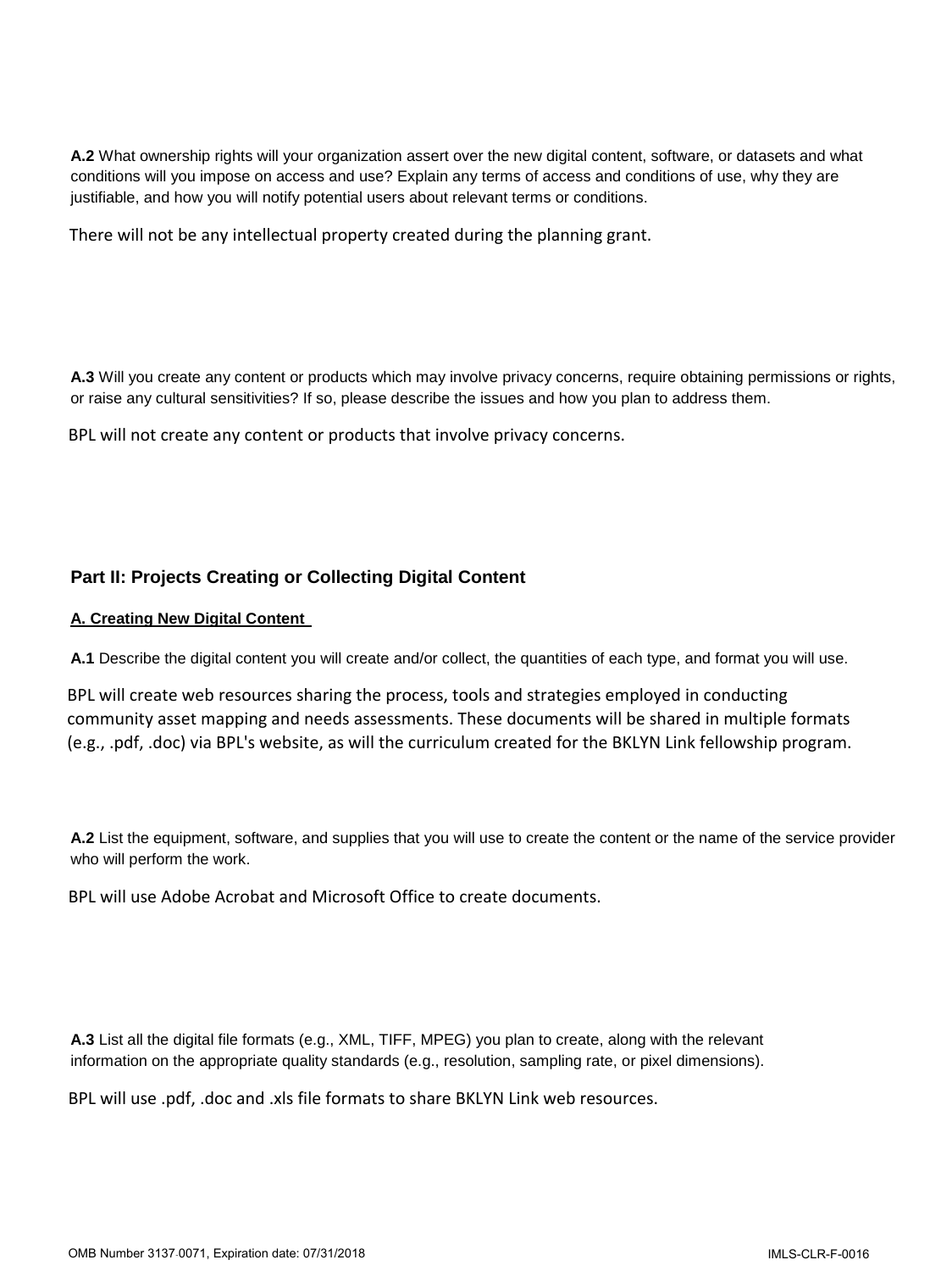#### **B. Digital Workflow and Asset Maintenance/Preservation**

**B.1** Describe your quality control plan (i.e., how you will monitor and evaluate your workflow and products).

The BPL Project Staff listed in the proposal will review and monitor all web resources before they are shared with the public to ensure materials are of high-quality and useful to other BPL staff and library systems.

**B.2** Describe your plan for preserving and maintaining digital assets during and after the award period of performance (e.g., storage systems, shared repositories, technical documentation, migration planning, commitment of organizational funding for these purposes). Please note: You may charge the Federal award before closeout for the costs of publication or sharing of research results if the costs are not incurred during the period of performance of the Federal award. (See 2 CFR 200.461).

BPL will save all documents on it's local network which is backed up nightly.

#### **C. Metadata**

**C.1** Describe how you will produce metadata (e.g., technical, descriptive, administrative, or preservation). Specify which standards you will use for the metadata structure (e.g., MARC, Dublin Core, Encoded Archival Description, PBCore, or PREMIS) and metadata content (e.g., thesauri).

BPL will produce descriptive metadata related to the needs assessment and community asset mapping. Web resources will be internet searchable using keywords including BKLYN Link, Needs Assessment and Community Asset Mapping.

**C.2** Explain your strategy for preserving and maintaining metadata created and/or collected during and after the award period of performance.

Metadata will be saved and backed up using BPL's internal network.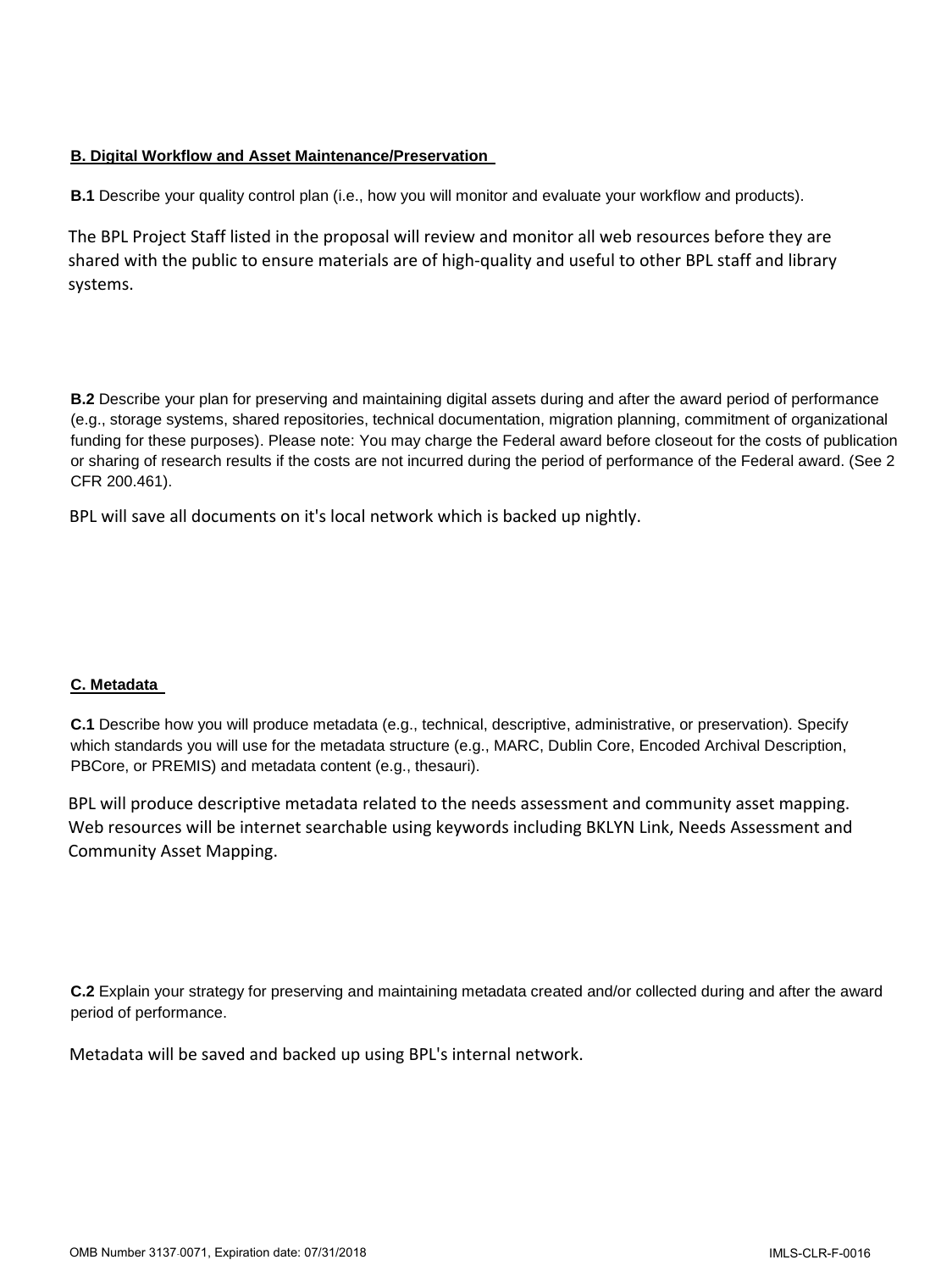**C.3** Explain what metadata sharing and/or other strategies you will use to facilitate widespread discovery and use of digital content created during your project (e.g., an API (Application Programming Interface), contributions to the Digital Public Library of America (DPLA) or other digital platform, or other support to allow batch queries and retrieval of metadata).

BPL will share links to the BKLYN Link web resources with library systems and BPL staff via email, presentations and other methods of communication to promote the web resources as valuable tools in engaging communities.

#### **D. Access and Use**

**D.1** Describe how you will make the digital content available to the public. Include details such as the delivery strategy (e.g., openly available online, available to specified audiences) and underlying hardware/software platforms and infrastructure (e.g., specific digital repository software or leased services, accessibility via standard web browsers, requirements for special software tools in order to use the content).

BKLYN Link web resources will be available on the BPL website and shared with community partners and patrons in the targeted neighborhoods of East New York, Brownsville and Bed-Stuy. During the planning grant BPL will create a communication plan to ensure that information is readily available to all interested parties.

**D.2** Provide the name and URL(s) (Uniform Resource Locator) for any examples of previous digital collections or content your organization has created.

Brooklyn Collection, BPL's local history archive, contains a wide variety of digital collections including the full run of the Brooklyn Daily Eagle newspaper (http://bklyn.newspapers.com/), City Directories 1856 -1957 (https://archive.org/details/brooklynpubliclibrary?&sort=date), historic photographs (http://www.bklynlibrary.org/brooklyncollection/historic-brooklyn-photographs), Fulton Street Trade Cards (http://fulton.brooklynpubliclibrary.org/), and much more.

## **Part III. Projects Creating Software (systems, tools, apps, etc.)**

#### **A. General Information**

**A.1** Describe the software you intend to create, including a summary of the major functions it will perform and the intended primary audience(s) this software will serve.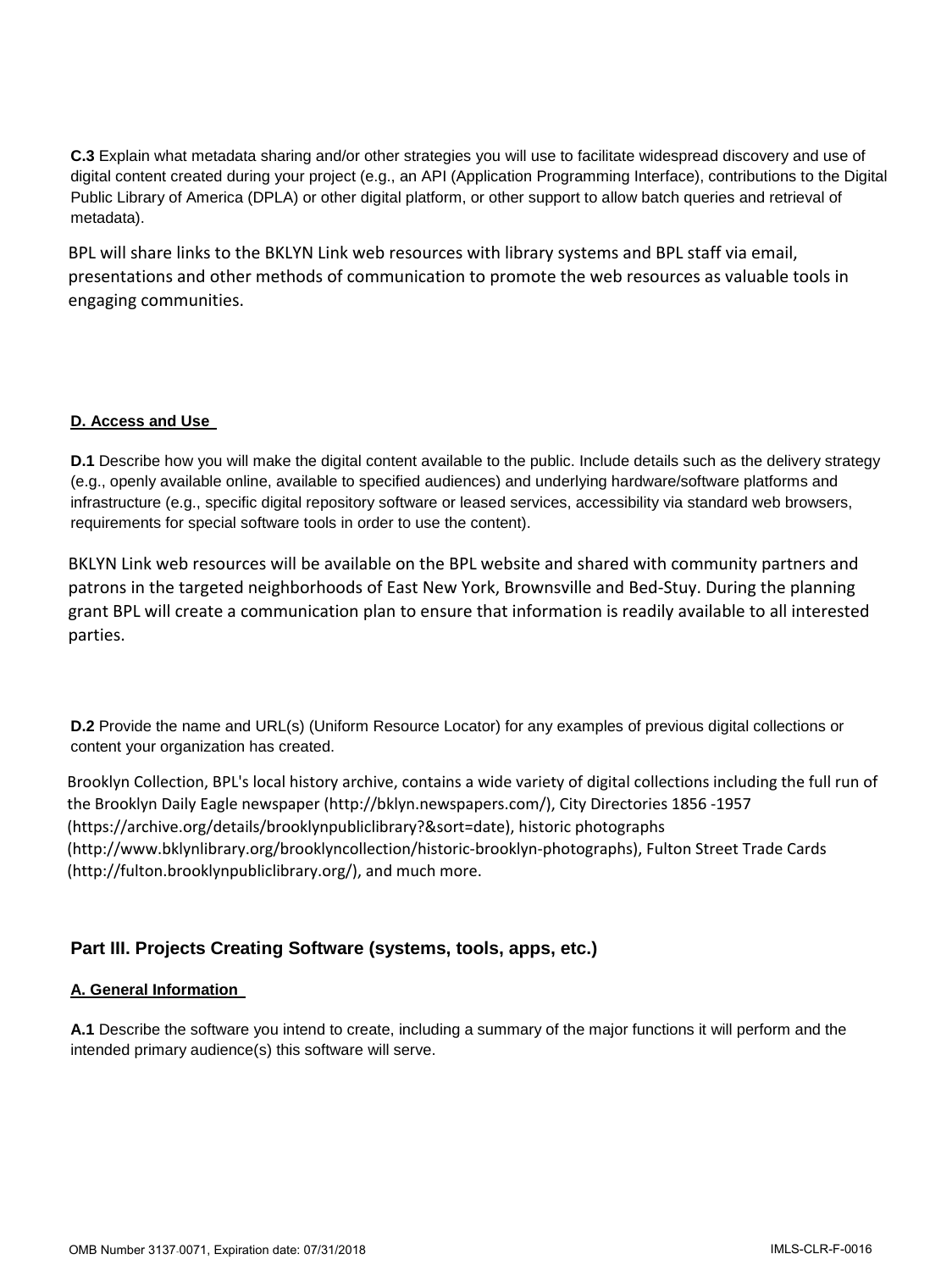**A.2** List other existing software that wholly or partially perform the same functions, and explain how the tool or system you will create is different.

#### **B. Technical Information**

**B.1** List the programming languages, platforms, software, or other applications you will use to create your software (systems, tools, apps, etc.) and explain why you chose them.

**B.2** Describe how the intended software will extend or interoperate with other existing software.

**B.3** Describe any underlying additional software or system dependencies necessary to run the new software you will create.

**B.4** Describe the processes you will use for development documentation and for maintaining and updating technical documentation for users of the software.

**B.5** Provide the name and URL(s) for examples of any previous software tools or systems your organization has created.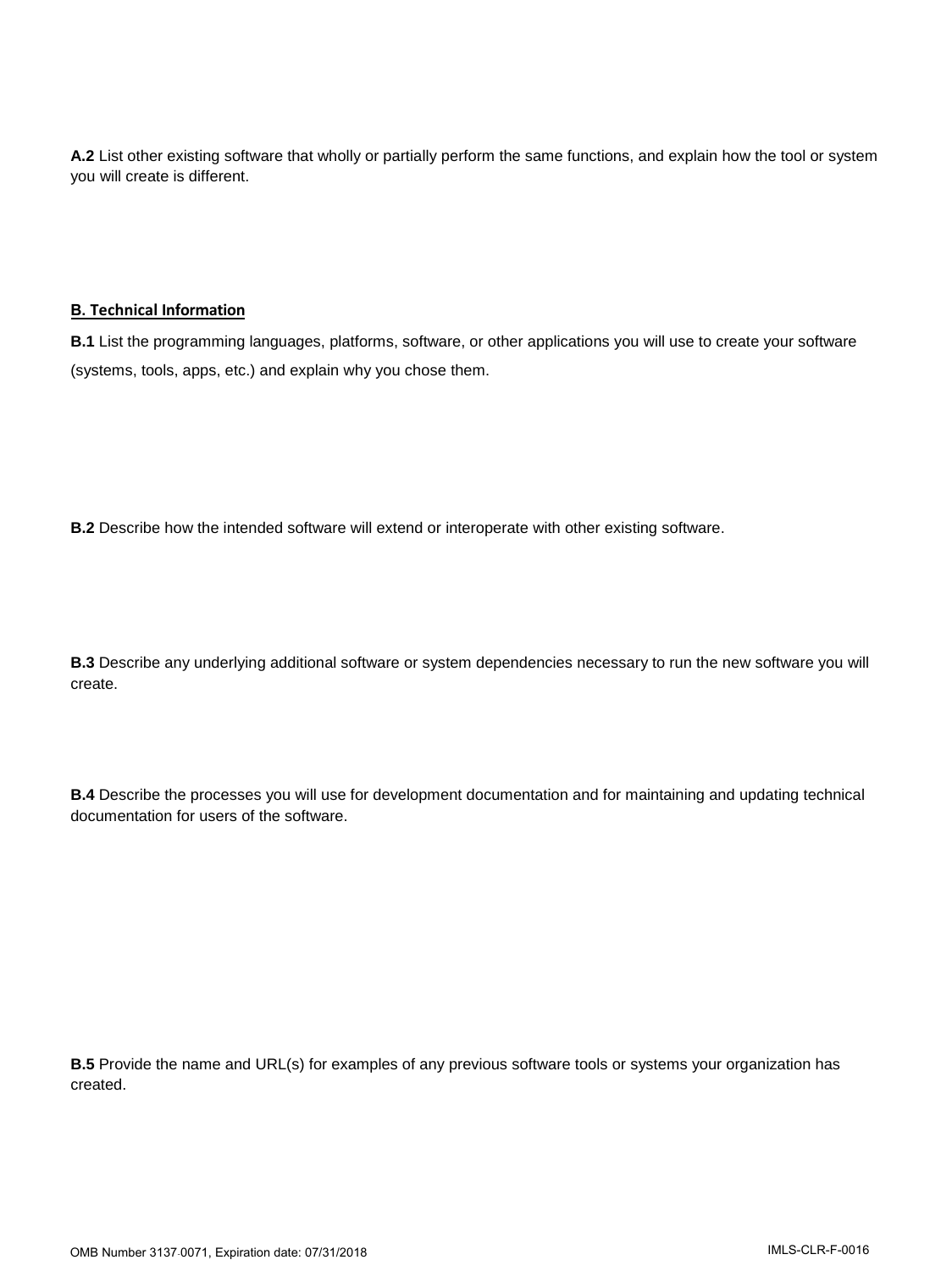#### **C. Access** an**d** Us**e**

**C.1** We expect applicants seeking federal funds for software to develop and release these products under an opensource license to maximize access and promote reuse. What ownership rights will your organization assert over the software created, and what conditions will you impose on the access and use of this product? Identify and explain the license under which you will release source code for the software you develop (e.g., BSD, GNU, or MIT software licenses). Explain any prohibitive terms or conditions of use or access, explain why these terms or conditions are justifiable, and explain how you will notify potential users of the software or system.

**C.2** Describe how you will make the software and source code available to the public and/or its intended users.

**C.3** Identify where you will be publicly depositing source code for the software developed:

Name of publicly accessible source code repository: URL:

#### **Part IV. Projects Creating a Dataset**

- Summarize the intended purpose of this data, the type of data to be collected or generated, the method for 1. collection or generation, the approximate dates or frequency when the data will be generated or collected, and the intended use of the data collected.
- 2. Does the proposed data collection or research activity require approval by any internal review panel or institutional review board (IRB)? If so, has the proposed research activity been approved? If not, what is your plan for securing approval?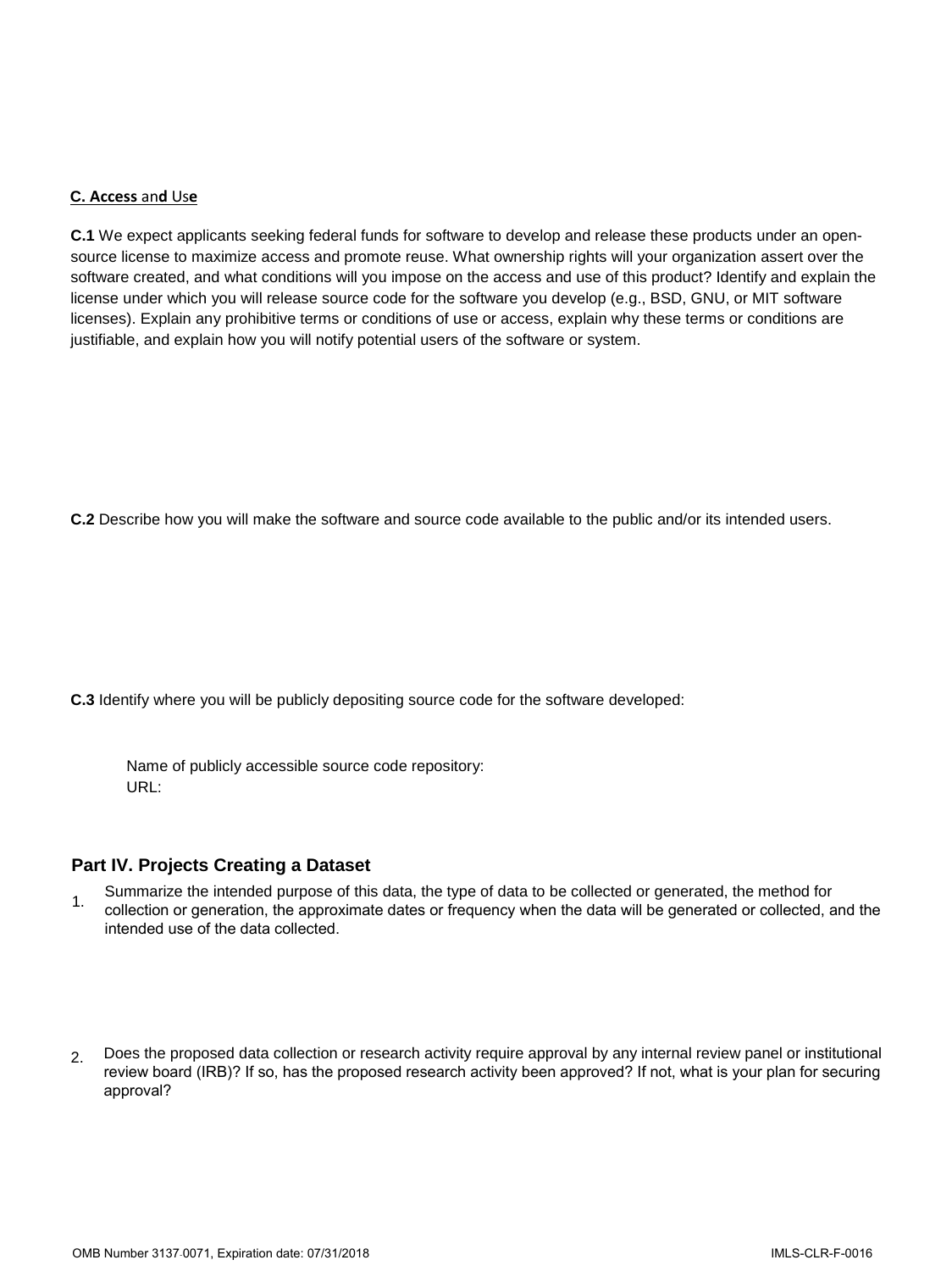- 3. Will you collect any personally identifiable information (PII), confidential information (e.g., trade secrets), or proprietary information? If so, detail the specific steps you will take to protect such information while you prepare the data files for public release (e.g., data anonymization, data suppression PII, or synthetic data).
- 4. If you will collect additional documentation such as consent agreements along with the data, describe plans for preserving the documentation and ensuring that its relationship to the collected data is maintained.
- 5. What will you use to collect or generate the data? Provide details about any technical requirements or dependencies that would be necessary for understanding, retrieving, displaying, or processing the dataset(s).
- 6. What documentation (e.g., data documentation, codebooks, etc.) will you capture or create along with the dataset(s)? Where will the documentation be stored, and in what format(s)? How will you permanently associate and manage the documentation with the dataset(s) it describes?
- 7. What is the plan for archiving, managing, and disseminating data after the completion of the award-funded project?
- 8. Identify where you will be publicly depositing dataset(s):

Name of repository: URL:

9. When and how frequently will you review this data management plan? How will the implementation be monitored?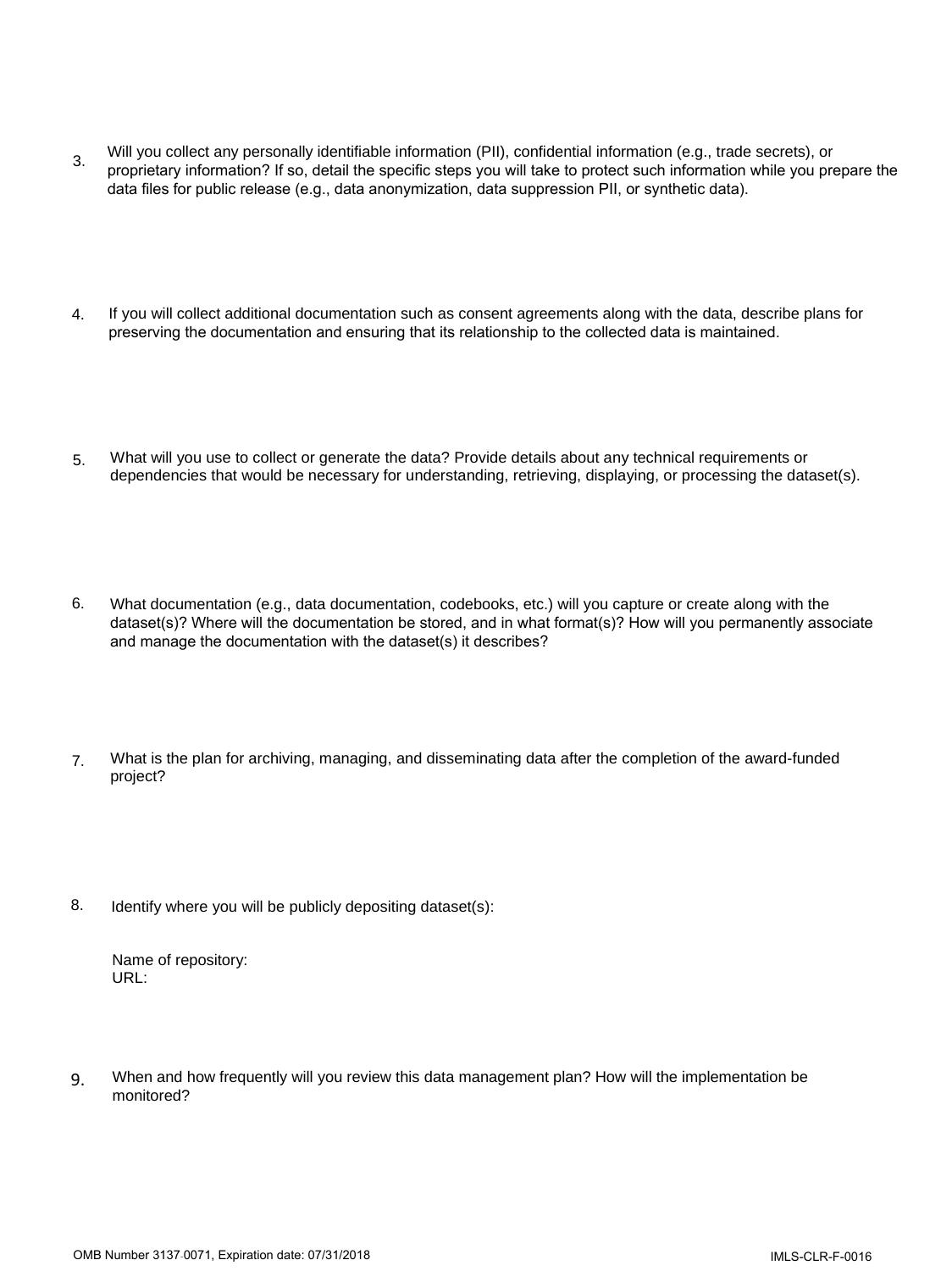## Brooklyn Public Library - BKLYN Link LG-72-16-0130 Brooklyn Public Library

**BKLYN Link**: Brooklyn Public Library (BPL) seeks to strengthen its role as a community connector and deepen its cohort-based work readiness services by creating a community-driven mesh network and a technology-based fellowship program for disconnected youth. Mesh networks connect communities using inexpensive devices (nodes) to transmit wireless internet signals between each device and into the community, allowing anyone within the connectivity range to log on to the network and access the internet for free. The fellowship will serve up to 45 young people annually and will teach technology and workplace readiness skills. A planning grant of \$50,000 would allow BPL to conduct community asset mapping and needs assessments in order to identify which underserved Brooklyn neighborhood is best positioned to host a network and where the initiative would be of greatest benefit. Funding would also support the development of the fellowship program.

**Field-wide Project Need:** Public libraries are fundamental and democratic community institutions open to all, and are well positioned to serve as key community connectors and conveners, forming partnerships with and among government and non-profit institutions, small businesses, schools and residents. Through leveraging partnerships, library systems of all sizes can better respond to a wide variety of community needs including digital equity, the aging of the population, linguistically isolated immigrants and career development. Libraries also serve to breakdown silos between stakeholders and communities helping to expand innovative and impactful programs.

BPL is looking for ways to tailor its services more effectively to the specific needs of Brooklyn's 2.6 million residents, allowing its 60 branches to respond entrepreneurially to their local neighborhoods. To that end, developing and deepening partnerships with community groups, small businesses, nonprofits and government agencies is essential. BPL has long hosted free programs run by outside organizations and will continue to look for opportunities to increase and deepen these programs. But it will also do more to form alliances that address neighborhood-specific challenges such as youth unemployment and low rates of broadband access and will work in a more sustained way with partners to address these challenges both inside and outside the Library. BKLYN Link will allow BPL to test out a new neighborhood partnership model that addresses a specific social challenge at the local level and which can be replicated in other parts of Brooklyn and in other communities nationally.

**Project Overview & Work Plan:** BPL has been successful with several of its technology training initiatives including Today's Teens, Tomorrow's Techies teen volunteer program and the Technology Resource Specialist staff development training. Additionally many urban areas, including Detroit and Red Hook (Brooklyn), have established mesh networks through youth training programs. BPL seeks to build off these successful initiatives to create BKLYN Link, which would use the creation of a mesh network as a tool for 1) engaging disconnected youth in a cohort-based technology and work readiness fellowship program, 2) establishing and expanding partnerships with community stakeholders and 3) increasing access to information for educational, professional and civic engagement purposes. A planning grant would allow BPL to complete the following preliminary steps over a 12-month period:

*Community Asset Mapping (Oct-May)* BPL will conduct community asset mapping in the low-income and digitally disconnected neighborhoods of Bed-Stuy, Brownsville and East New York to identify which communities have resources available that could best support the mesh network. Resources include existing free broadband coverage, local infrastructure and availability of optimal access point locations to host nodes. In addition, while BPL plans to establish the network, ownership will be given to a community organization with the capacity to provide maintenance and make updates to the network's landing page. Community groups, small businesses and government agencies will help the Library identify the assets available to successfully launch this initiative.

*Community Needs Assessments (June-Sept)* After BPL selects the library branch that will serve as the primary host for the project, a community needs assessment will be conducted to determine the needs of residents, the types of information they would like to see on the network's landing page, and how different community stakeholders will support the program's rollout. The landing page will be seen by all users who log onto the network and will display resources and links related to library programming, educational opportunities, work readiness programs, local events and information that reflects the results of the needs assessment. The assessment and its findings will be developed and shared with community stakeholders ensuring a shared commitment to project goals, stronger partnerships, a deeper understanding of community needs and shared knowledge of the resources available.